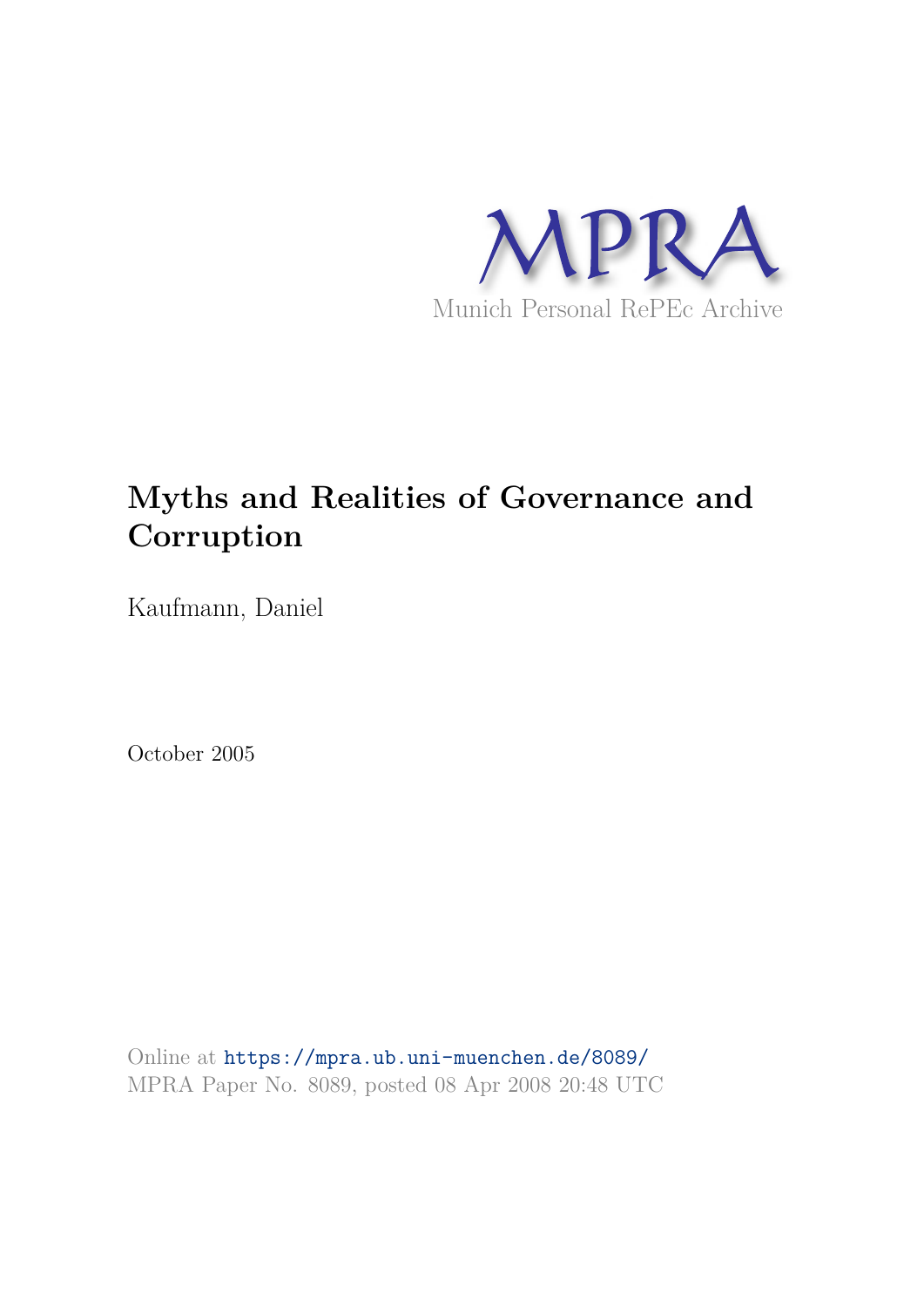# **Myths and Realities of Governance and Corruption**

DANIEL KAUFMANN,<sup>1</sup> World Bank

Governance and corruption remain controversial and misunderstood topics. But they are now given higher priority in development circles and by the corporate sector, including multinationals.

Indeed, some donors and international financial institutions (IFIs) increasingly work with emerging economies to help reduce corruption, and increase citizen voice, gender equality, and accountability.The 2005 World Economic Forum in Davos highlighted the agreement reached among 63 multinationals in key sectors to work within a set of principles to control corporate bribery. Further, with 29 countries having ratified already, and another handful of developing countries on the verge of doing so,<sup>2</sup> the UN convention against corruption signed almost two years ago is about to come into force, requiring, among other things, repatriation of looted assets stashed abroad by corrupt leaders.<sup>3</sup>

And when in July 2005 the Group of Eight countries announced their decision to double aid and debt relief to the poorest countries in Africa, governance concerns were prominent.As the recent joint report by the Africa Commission explicitly stated,"Good governance is the key.... Unless there are improvements in capacity, accountability, and reducing corruption ... other reforms will have only limited impact." Similar statements are voiced in other regions of the world, and there is also increasing scrutiny about corruption in OECD countries, and of multinationals.

But is good governance and controlling corruption really fundamental for growth, development, and security? The explosion of empirical research over the past decade, coupled with lessons from countries' own experience, have given us a more solid basis for judging many of the effects of governance on development, and the effectiveness—or lack thereof—of strategies to improve it. In our contributions to the *Global Competitiveness Reports* (GCR) in recent years<sup>4</sup> we have presented a number of selected governance topics. Insights derived from the analyses of the Executive Opinion Surveys (Survey) conducted by the World Economic Forum every year, and presented in previous GCR chapter contributions, include the study of determinants of governance at the city level, the anatomy of undue influence, state capture and bribery involving many domestic private firms, multinationals, and public officials, and the links between governance, corruption and security threats, and others.

#### **Unfinished business**

Yet in spite of the myriad contributions to the field by many authors, there are still serious unresolved questions and debates in the development community, not only about the importance of governance and corruption, but also about the willingness and ability of the international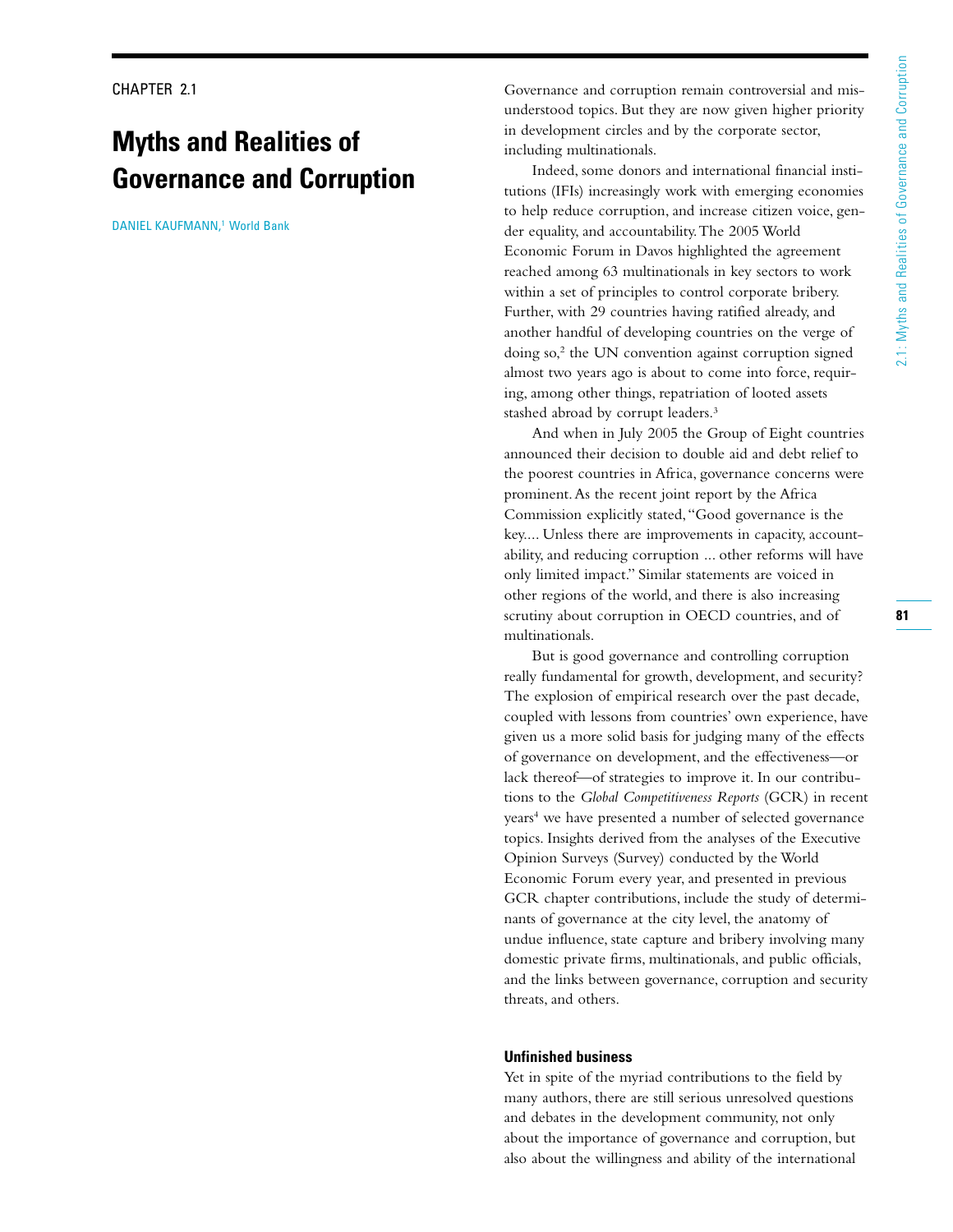community, including the private sector, to help countries improve in these areas.

In this year's chapter, we provide a synthesis of the key challenges, many of which are unresolved or have become popularized notions. Some of them, we believe, are outright myths.At the risk of oversimplification, and for the sake of expositional clarity and generating debate, we present these unresolved or misunderstood issues as myths on governance and corruption, although we acknowledge at the outset that there is often a more nuanced reality. In each case, we present a "myth," with which we obviously disagree, and then discuss why we think it is mistaken. Following the eight myths, we present underemphasized interventions in the area of transparency reform, complemented by improvements in freedom of the press and gender equality. If implemented, such reforms could have a major impact on improving governance and anti-corruption in the next stage.

# **Myth #1: Definition: Governance and anti-corruption are one and the same.**

We define *governance* as the traditions and institutions by which authority in a country is exercised for the common good.This includes:

- the process by which those in authority are selected, monitored, and replaced (the political dimension);
- the government's capacity to effectively manage its resources and implement sound policies (the economic dimension); and
- the respect of citizens and the state for the country's institutions (the institutional respect dimension).

By contrast, *corruption* is traditionally defined more narrowly as the "abuse of public office for private gain." In last year's GCR chapter on governance, we challenged this definition of corruption as placing too much emphasis on public office, and on the ostensible legality of the act.We analyzed the implications of viewing corruption as a broader phenomenon where private agents also share responsibility, and where many acts which are not ethical (and thus may be regarded as corrupt) may not necessarily be illegal.We presented empirical evidence of the extent to which many powerful private firms engage in undue influence, to shape state policies, laws and regulations, for their own benefit. Related to this, we also highlighted the extent to which they make campaign contributions, which may, in fact, be legal, but which unduly influences the rules of the game, for their benefit. Moreover, from the Survey results we showed that favoritism toward particular firms in the awarding of public procurement bids and contracts is widespread.

To generate debate, we offered an alternative, broader definition of what constitutes corruption, namely,"the privatization of public policy," in which public policy is seen as including access to public services.According to this more neutral definition, an act may not necessarily be illegal for it to be regarded as corrupt in a broader sense. Consider the situation in which legislative votes or executive decisions in sectoral policy-making—e.g., in telecommunications or energy—have been unduly influenced by either private campaign contributions to legislators, or by private favors provided to decision-makers. In such a case, corruption would be considered to have taken place, even if the act was not strictly illegal.And within such a broad definition, responsibility resides with *both those who exert undue influence, and those who are unduly influenced.* Based on the empirical results from the Survey last year, we also provided an illustrative index of corruption within this broader definition, which pays closer attention to the deeds of the private sector.We found that a number of rich OECD countries fare rather poorly when this more subtle, and not purely legalistic, definition of corruption is used in the analysis.

Such debates on alternative definitions of corruption notwithstanding, it is clear that the scope of the concept of governance is much broader than that of corruption.As we will see later, governance and corruption may be related, but they are distinct notions, and ought not to be regarded as one and the same.

# **Myth #2: Governance and corruption cannot be measured.**

Less than a dozen years ago, few comparable, worldwide measures of governance or corruption existed.Yet in recent years, through the efforts of institutions such as the World Bank (the Governance Indicators), the World Economic Forum (the Executive Opinion Survey), Transparency International (Corruption Perception Index), Freedom House (political and civil liberties and freedom of the press), and numerous other institutions, we have sought to counteract this widespread perception.

At the World Bank, in order to more closely define and measure governance, we have constructed these aggregate Governance Indicators, which now cover more than 200 countries, based on more than 350 variables, obtained from dozens of institutions worldwide, including the Survey.The Governance Indicators capture six key dimensions of institutional quality or governance, and measure, through two indicators each, the political, economic, and institutional dimensions of governance described above. The following six dimensions are measured:

1. *Voice and accountability*—measuring political, civil and human rights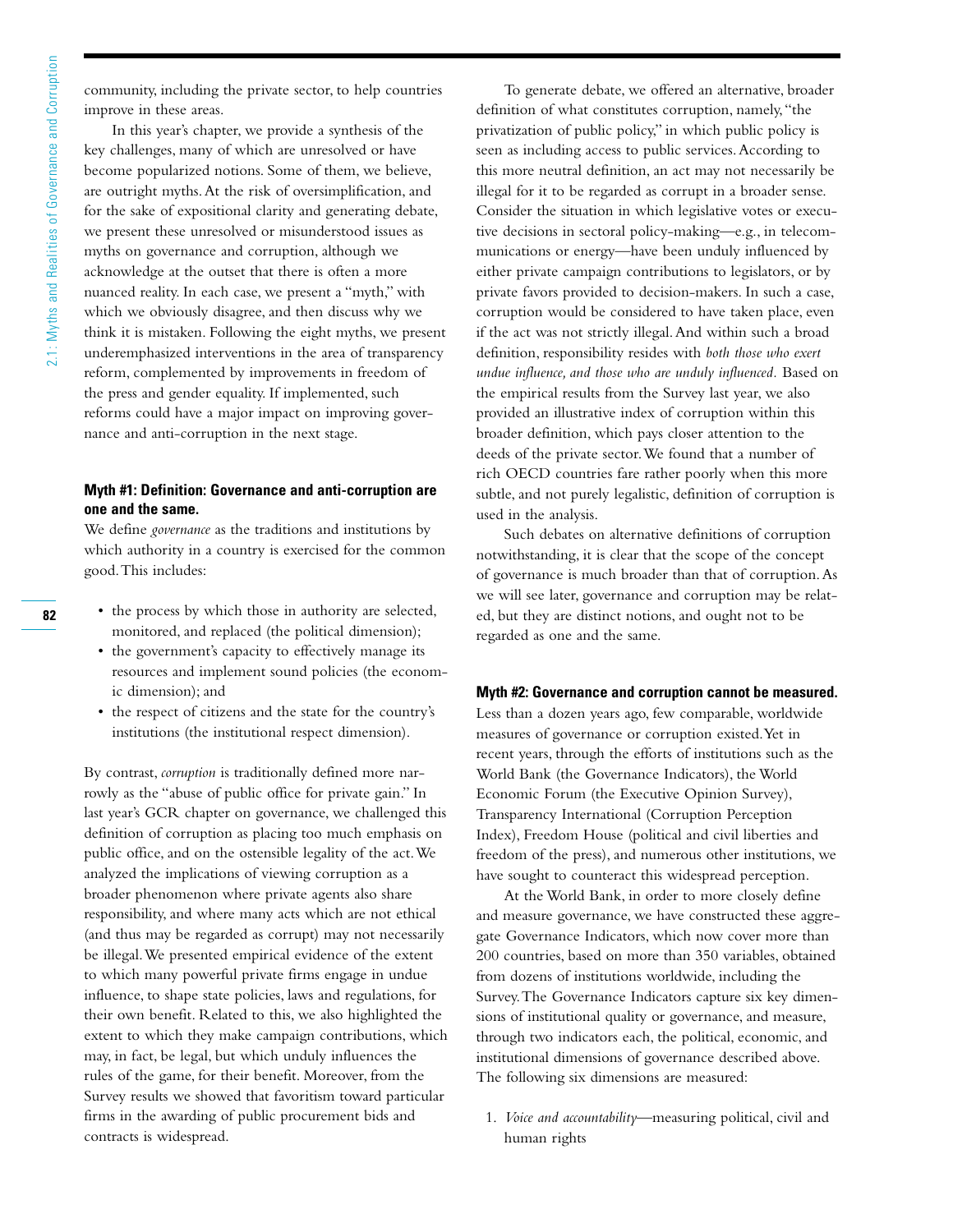- 2. *Political instability and violence*—measuring the likelihood of violent threats to, or changes in, government, including terrorism
- 3. *Government effectiveness*—measuring the competence of the bureaucracy and the quality of public service delivery
- 4. *Regulatory burden*—measuring the incidence of market-unfriendly policies
- 5. *Rule of law*—measuring the quality of contract enforcement, the police, and the courts, as well as the likelihood of crime and violence
- 6. *Control of corruption*—measuring the exercise of public power for private gain, including both petty and grand corruption, and state capture

While the Governance Indicators may represent a big step forward, there are measurement challenges. Margins of error are not trivial, and caution in interpreting the results is warranted—i.e., countries cannot be precisely ranked. But these margins of error have declined, and are substantially lower than for any individual measure of corruption, governance, or the investment climate.As a result, these governance indicators are used worldwide for monitoring performance, country assessment, and research.These indicators have been available since 1996, and in recent months we released the last installment for 209 countries, with data up to the end of 2004.<sup>5</sup>

# **Myth #3: The importance of governance and anti-corruption efforts is overrated.**

In order to give an approximation of the importance of corruption, one might pose the question: How large is the corruption "industry" worldwide? But it is very difficult to obtain even a rough estimate of the size of the corruption industry, given its hidden nature, for corruption and bribery typically operate in the dark.This makes official estimates virtually impossible to obtain, and, of course, unreliable. Nonetheless, thanks to the increasing availability of particular questions in enterprise and household surveys, which ask for quantitative estimates of bribery, it is possible, under certain conditions, to make calculations, and to extrapolate for the whole population.

In interpreting the results of this exercise, significant caution applies, given the margin of error in the data, the assumptions in the extrapolation exercise itself, and the fact that some forms of corruption are not quantified through this approach—e.g., budgetary leakages or asset theft within the public sector. Bearing such serious caveats in mind, an estimate of the extent of annual worldwide transactions that are tainted by corruption puts it close to US\$1 trillion.The margin of error of this estimate being

obviously large, it may well be as low as US\$600 billion; or, at the other extreme of the spectrum, it could well exceed US\$1.5 trillion.<sup>6</sup>

But even if a US\$1 trillion estimate of the global size of bribery worldwide seems very large, it does not, in and of itself, give us much of a guide to the actual cost of corruption.Theoretically, it could be argued that all these bribes just grease the wheels of commerce, and no productive value added is lost to the economy.Therefore, to get a closer idea of the costs of corruption and poor governance, it is important to relate governance indicators with outcome variables, such as incomes or infant mortality, for instance.

Thanks to the advances in empirical measurement, a number of researchers have examined the impact of governance on development.The research generally shows that countries can derive a very large *development dividend,* as we have called it, from better governance. Indeed, there is now a growing consensus among both academics and policymakers that good governance provides the fundamental basis for economic development.Academic research has focused on the effects of institutional quality on growth in the very long run, noting that there is a strong causal impact of institutional quality on per capita incomes worldwide.These estimates of the development dividend of good governance suggest that a realistic onestandard-deviation improvement in governance would raise incomes in the long run by about two- to threefold.<sup>7</sup>

Such improvement in governance by one standard deviation is feasible, since it is only a fraction of the difference between the worst and best performers, and would correspond, for instance, to an improvement in the current ratings of voice and accountability from the lowest levels of Myanmar to that of Kazakhstan, or Kazakhstan to Georgia, or Georgia to Botswana. For improvements in *rule of law,* a one standard deviation difference would constitute the improvement from the level of Somalia to those of Laos, from Laos to Lebanon, Lebanon to Italy, or Italy to Canada; for *control of corruption* it is the improvement from the lowest levels of Equatorial Guinea to those of Cuba, Honduras, or Uganda, from Uganda to Lithuania or Mauritius, from Mauritius to Portugal, or from Portugal to the stellar standards of Finland, Iceland, or New Zealand. We also find that even over much shorter periods, such as the past 10 years, countries with better institutional quality have grown faster.And in our research, we have also found that good governance not only matters significantly for higher incomes per capita, but also for substantially reducing infant mortality and illiteracy.

Governance also matters significantly for a country's competitiveness. For this year's GCR, we performed a simple exercise, relating the recently released Governance Indicators (measuring country's ratings for the 2004 period), with the updated Growth Competitiveness Index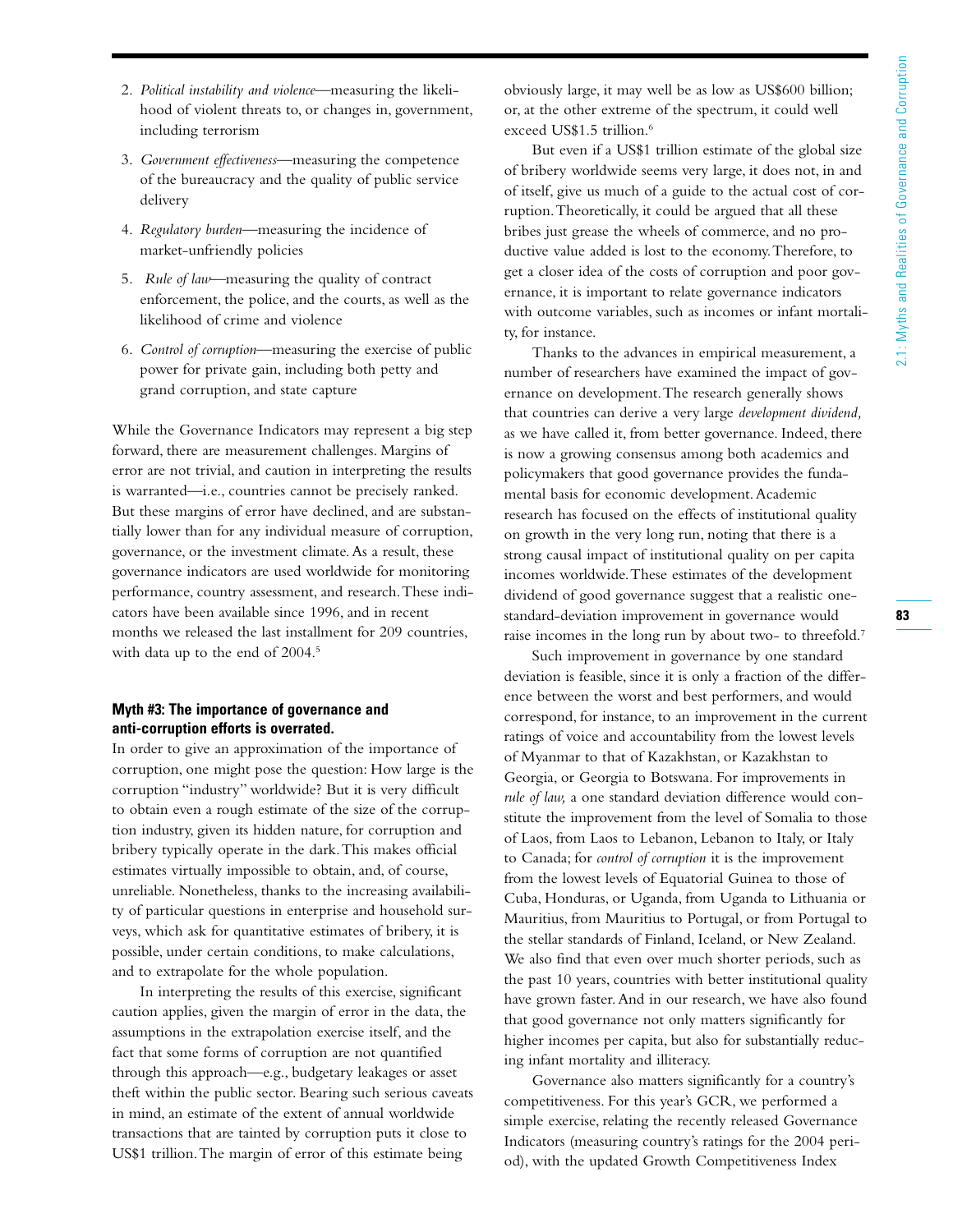#### **Figure 1: Better governance is associated with greater country competitiveness**



Sources: GCI is based on 2005 data of the World Economic Forum; control of corruption is for 2004, from Kaufmann et al. 2005.

(GCI) for 2005, which is featured in this *Report* (Part 1). It should be noted that the data used to compute the GCI this year (drawn in large measure from this year's Survey) did not feature in any of the calculations for the Governance Indicators, which utilized earlier data.Against such a background, it is noteworthy that the correlation between governance (measured through the Governance Indicators) and competitiveness (through the GCI) is extremely high.As we observe in Figure 1, for the case of one of the Governance Indicators, namely corruption control, the correlation is 0.9, i.e. an extremely tight fit. Obviously such a close correlation is highly significant statistically, and remains so after controls for income levels are included in econometric specifications which explain the country's competitiveness. On average, an improvement in control of corruption by only one standard deviation (which is realistic) is associated with a jump in the GCI for a country by almost 30 rank positions. Even after controlling for the income level of the country, improvement in corruption control can produce a very large jump in the competitiveness of a country, between 15 and 20 rank positions.

The most direct way to ascertain the importance of governance is to ask firms and households themselves. In the case of enterprises, insights can be derived from the synthesis question, at the end of the Survey, which asked firms to rank the most important constraints from a long list of 14 potential problems.The results are telling: firms in OECD countries rated labor regulations, bureaucracy, and taxes as the most problematic for their business, while firms in emerging economies considered that by far the largest constraints are bureaucracy and corruption. Finance and infrastructure are rated significantly lower than corruption and bureaucracy, but are still perceived by business executives worldwide as posing serious concerns for many enterprises. In terms of constraint severity, these dominate many of the other constraints.

It is important to disaggregate to the regional and country level, however, since averages for emerging economies mask significant variations.We see some of these in Figure 2, showing regional averages for some constraints. Bureaucracy is a serious constraint on governance everywhere, including in OECD countries. Corruption is also a serious impediment, especially in many emerging economies.Tax regulations constitute a severe constraint in OECD and in post-socialist transition countries, in contrast with regions such as South Asia, where it ranks low as an impediment, relative to the other constraints. Similarly, infrastructure is a major constraint in Africa and developing Asia, in contrast with the East Asian tigers, and, to an extent, Latin America and the transition economies (see Figure 2).This does not imply that in these regions it is unimportant to focus on infrastructure investments, since this type of question gives only a rela-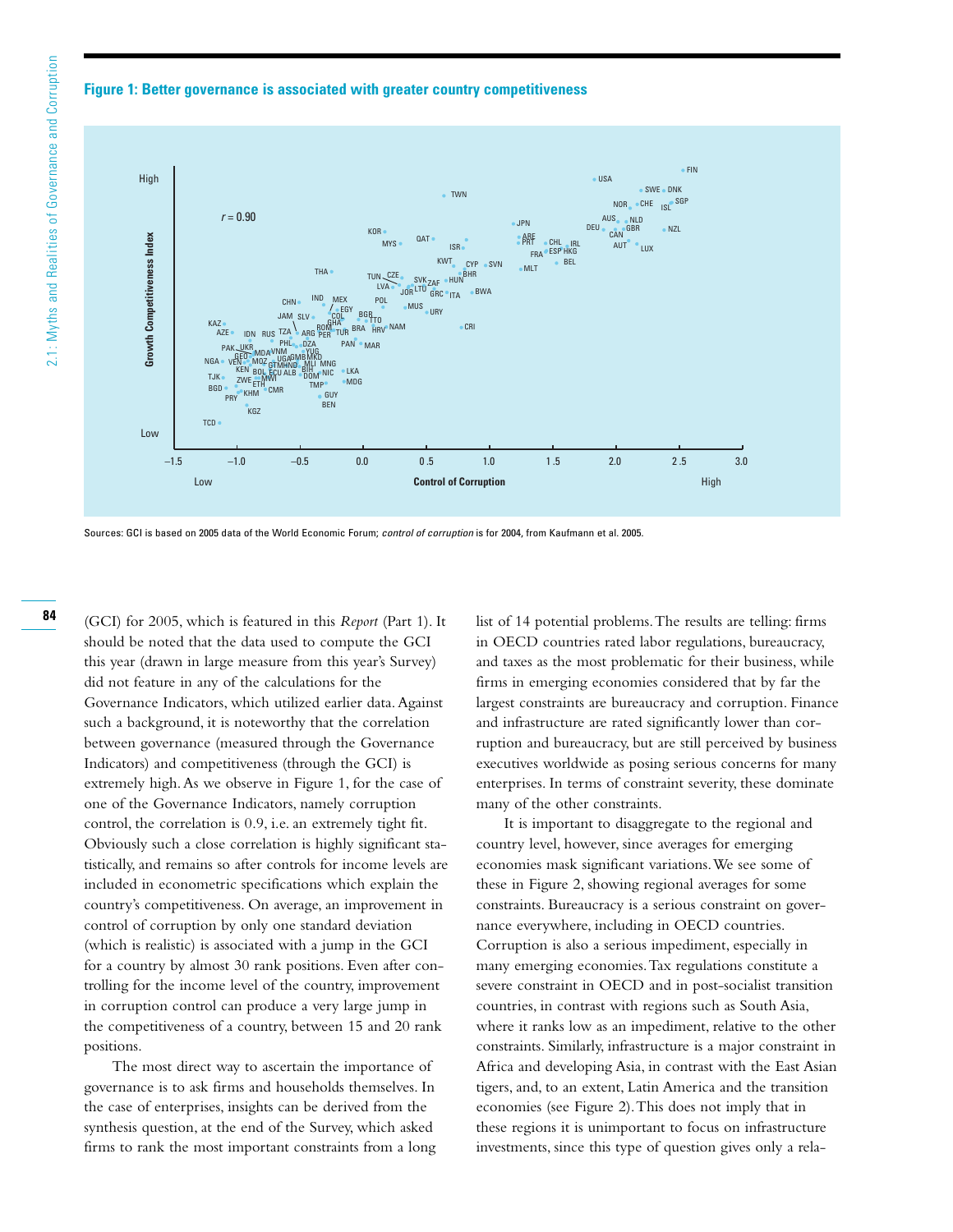



Source: Current Survey. The question posed to the firm was: "Select among the above 14 constraints the five most problematic factors for doing business in your country."

tive ranking across different constraints for each country. But the fact that infrastructure was not rated at the top in so many countries—in Latin America,Africa, transition, and others, which also suffer from infrastructure problems, and are in dire need of investments—is a sure sign of the extent to which some other factors—largely governance and corruption-related—impose even more severe constraints on business development.<sup>8</sup>

Regional averages always mask substantial variations across countries in each region. For instance, at only 3 percent, the percentage of firms reporting that corruption is one of the top three constraints across the 24 countries in the OECD (in the Survey) is very low.Yet this is only an average of varying country estimates ranging from zero—i.e., not a single enterprise ranking corruption as a constraint—in countries such as Finland, New Zealand, Norway, Iceland, and Australia, to a much higher 18 percent of the respondents mentioning corruption as a top impediment in Greece. In fact, there are a number of emerging economies in the various regions where the response rate is lower than for Greece, such as the cases of Uruguay (4 percent), Chile (7), Slovenia and South Africa (10), Botswana and Ghana (12), Estonia (13), and others. Yet the constraint posed by corruption to business, ranked much higher, on average, in the emerging economies,is the result of the prevalence of countries where over onehalf of the respondents claim that corruption is one of the top constraints to their business, such as Armenia, Azerbaijan, Bangladesh, Benin, Cambodia, Cameroon, Guatemala, Kazakhstan, Kenya, Morocco, Mozambique, Pakistan, Paraguay, Romania, Russia, Uganda, and Vietnam, among others.

The impact of poor governance and corruption is not limited to the corporate sector. In many countries, corruption represents a "regressive tax" on the household sector as well: as compared with higher-income groups, lower-income families pay a disproportionate share of their incomes in bribes to have access to public services, and end up with less access to such services because of corruption. Related, there is also the finding of research that corruption increases income inequality.<sup>9</sup>

Moreover, governance matters significantly for aid effectiveness.While some have challenged their findings, the widely known Burnside and Dollar<sup>10</sup> work on assessing aid effectiveness shows, on the basis of cross-country aggregate data, that the quality of policies and institutions of the aid recipient country is critical. It is at least as revealing, however, to explore these links at the microeconomic level, focusing, for instance, on the effectiveness of investment projects, which show that institutions matter for project effectiveness.<sup>11</sup> Also, our calculations of World Bank–funded projects suggests that if there is high corruption in an aid-recipient country, the probability of project success, of institutional development impact, and of long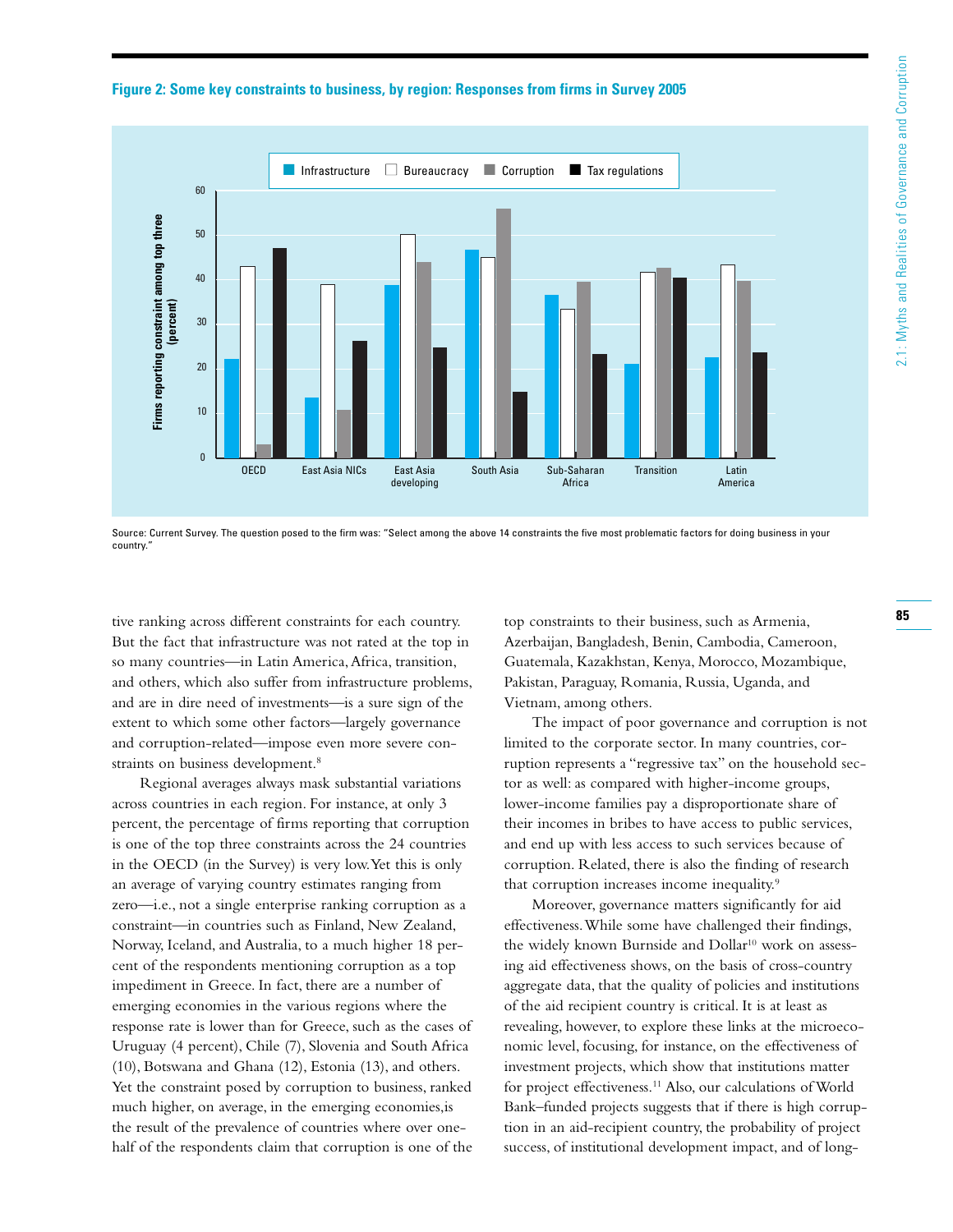term sustainability of the investment, is much lower than in countries with better governance.

These results are of particular relevance in the context of a corollary myth, the contention that donor agencies can "ringfence" projects in highly corrupt countries and sectors, and thus ensure that it is efficiently implemented, and that objectives are attained, even where other projects fail.This is unrealistic.With the possible exception of some humanitarian aid projects, the notion that the aid community can fully insulate projects from a country's overall corrupt environment is not borne out by the evidence. The data suggest that when a systemic approach to governance, civil liberties, rule of law, and control of corruption is absent, the likelihood of an aid-funded project being successful is greatly reduced.

Clearly, governance and corruption matter. Space constraints preclude an exhaustive presentation in this chapter of the literature on this topic, or a presentation of all the complex links between governance and other important factors and outcomes. For instance, the extent to which corruption and the absence of rule of law may undermine fledgling democracies is of critical importance, and worthy of deeper treatment elsewhere. Similarly, the links between misgovernance, corruption, and money laundering with such security threats as organized crime and terrorism require deeper analytical and empirical treatment.<sup>12</sup>

The answer to the myth that the importance of governance and anti-corruption is overrated would be incomplete without pointing out the obvious: governance is not the only important driver of development. Macroeconomic, trade, and sectoral policies are also important. But when governance is poor, policymaking in other areas is also, and often, compromised.

# **Myth #4: Good governance and corruption control is a luxury that only rich countries can afford.**

Some claim that the link between governance and income does not mean that better governance *boosts* incomes, but, rather, the reverse, that higher incomes automatically translate into better governance. However, our research does not support this claim. It is misleading to suggest that corruption is due to low income, and thus, to invent a rationale for discounting bad governance in poor countries. In fact, the evidence points to better governance as being the *cause* of higher economic growth. Furthermore, a number of emerging economies, including the Baltics, Botswana, Chile, and Slovenia, have shown that it is possible to reach high standards of governance, without having yet joined the ranks of the wealthy nations.

While this finding applies across the globe, the recent focus on Africa by the international community makes this point particularly relevant for debates on aid effective-

ness, and about the priority the continent needs to give to improving governance to complement aid inflows. Indeed, in recent years, the international community has rightly turned its attention to the problems of underdevelopment in Africa. Not only is Africa poorer than other regions in the developing world, it also lags far behind other regions in terms of progress in achieving the Millennium Development Goals. If past trends continue, many countries in Africa will have to double their per capita incomes over the next decade, in order to attain the goal of halving poverty by 2015.There is widespread consensus that a combination of substantial aid inflows, together with concerted domestic policy effort, is necessary to meet this challenge.

In light of the strong positive effect of governance on development, and in light of its importance for effective aid delivery, it is then a matter of considerable concern that governance performance in sub-Saharan Africa is on average quite weak. Many countries in Africa are not only poor, but also poorly governed. Fully 38 out of 46 countries in the region are both poorer than the world average, and also exhibit worse governance than the world average. Some observers have argued that we should thus discount the poor governance performance of the region, based on the fact that these countries have very low income levels, thus arguing that good governance costs money.Yet, as described above, recent research provides very little evidence to support the proposition that poor governance (or corruption) in Africa is attributable to Africa's poverty. Rather, the direction of causality is largely in the opposite direction, from better governance to better development outcomes.<sup>13</sup>

#### **Myth #5: It takes generations for governance to improve.**

Reformers in many governments as well as investors, civil society leaders, and the international aid community increasingly view governance as being key to development, and to improving the investment climate.This, in turn, has increased the demand for monitoring the quality of governance in a country over time. Further, aid donors are also coming to the view that aid flows have a stronger impact on development in countries with good institutional quality. In light of this, it is important to measure trends over time, as well as levels of governance. Our new governance indicators now span an eight-year period from 1996 to 2004, a sufficiently long period to begin looking for meaningful trends in governance.As we have emphasized in our work, the presence of measurement error in all types of governance indicators, including our own, makes assessing trends in governance a challenging undertaking.

In the recently released paper "Governance Matters IV" (Kaufmann et al., 2005) we develop a formal statistical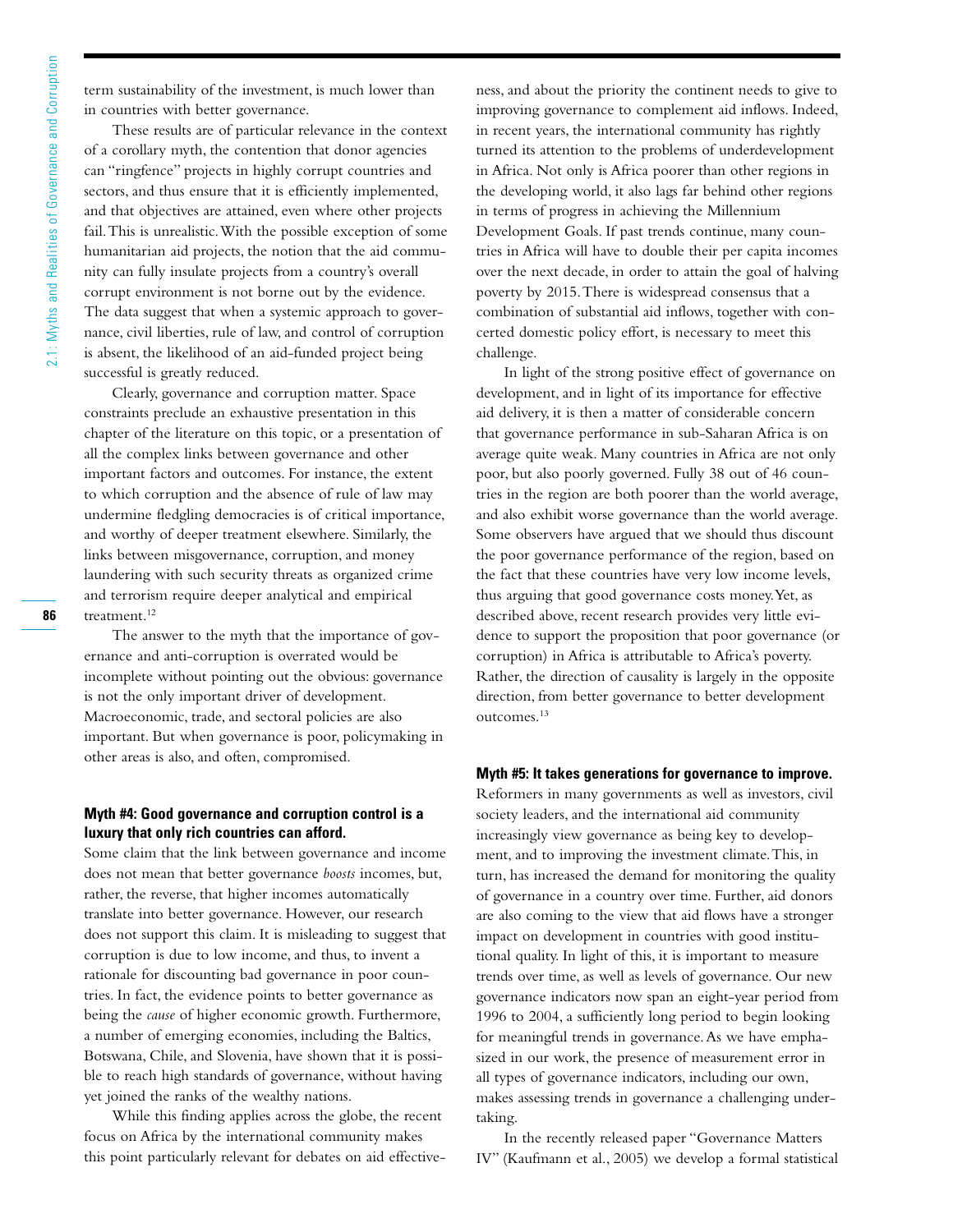#### **Table 1: Significant changes in governance worldwide in short-term, 1998–2004**

#### Selected countries based on aggregate indicators for 209 countries

| <b>Voice and accountability</b> |                                                                                                                                                                                                                                                     |
|---------------------------------|-----------------------------------------------------------------------------------------------------------------------------------------------------------------------------------------------------------------------------------------------------|
|                                 | Significantly worsenedCentral African Republic, Nepal, Ivory Coast,<br>Haiti, Zimbabwe, Russia, Kyrgyz Republic,<br>Eritrea, Pakistan, Belarus, Solomon Islands,<br>Venezuela, Kazakhstan, Bangladesh, Ecuador,<br>Iran, Gabon                      |
|                                 | Significantly improved Chile, Kenya, Bahrain, Gambia, Algeria, Mexico,<br>Senegal, Peru, Turkey, Slovak Republic, Nigeria,<br>Indonesia, Ghana, Croatia, Bosnia and<br>Herzegovina, Sierra Leone, Serbia                                            |
| <b>Regulatory quality</b>       |                                                                                                                                                                                                                                                     |
|                                 | Significantly worsenedZimbabwe, Venezuela, Ivory Coast, Ethiopia,<br>Bangladesh, Pakistan, Philippines, Lebanon,<br>Egypt, Zambia, Myanmar, Guinea, Eritrea,<br>Bolivia, Peru, Tunisia, Honduras, Guatemala,<br>Ecuador, Kazakhstan, Cameroon, Cuba |
|                                 | Significantly improved Cape Verde, Armenia, Tajikistan, Azerbaijan,<br>Bosnia and Herzegovina, Serbia, Estonia, Zaire<br>DRC, Equatorial Guinea, Iceland, Lithuania,<br>Slovak Republic, Iraq                                                       |
| <b>Rule of law</b>              |                                                                                                                                                                                                                                                     |
|                                 | Significantly worsened Zimbabwe, Argentina, Ivory Coast, Ethiopia,<br>Moldova, Cuba, Venezuela, Nepal, Haiti,<br>Lebanon, Papua New Guinea, Dominican<br>Republic, Myanmar, Eritrea                                                                 |
|                                 | Significantly improvedMozambique, Slovak Republic, Estonia, Latvia,<br>Lithuania, Madagascar                                                                                                                                                        |
| <b>Control of corruption</b>    |                                                                                                                                                                                                                                                     |
|                                 | Significantly worsenedZimbabwe, Bangladesh, Eritrea, Ivory Coast,<br>Swaziland, Ethiopia, Equatorial Guinea, Central<br>African Republic, Sudan, Moldova                                                                                            |
|                                 | Significantly improved Tanzania, Madagascar, Croatia, Serbia,<br>Colombia, Bulgaria, Estonia, Latvia, Slovak<br>Republic                                                                                                                            |

Note: The significance level for the list of countries shown in this table was calculated at 75 percent confidence level. For the full list, including all governance components, and also at 90 percent confidence level, see Kaufmann et al., 2005. Source: Kaufmann et al., 2005.

methodology, as well as some simple rules of thumb, for identifying changes in governance that are likely to be statistically and practically significant. Over the eight-year period spanned by our governance indicators, we find that in about 10 percent of countries we can be fairly confident (at the 90 percent significance level) that governance has changed substantially, while at a lower (75 percent significance) level, roughly 20 percent of all observed changes stand out as significant. Similarly, in a nontrivial number of countries there have also been significant changes in the shorter six-year period from 1998 to 2004 (Table 1). Importantly, we show that there is a great deal of agree-

ment among our many data sources about the direction of change in governance in these countries. Overall, this reminds us that, while changes in institutional quality are usually gradual, there are also countries which have achieved sharp improvements—or suffered rapid deterioration—over an eight-year period.This finding is of particular interest, given the common perception that, while deterioration in a particular country *can* take place rather quickly, improvements are of necessity slow and incremental.

Challenging the "institutional pessimists,"Table 1 provides a list of countries that have improved markedly in selected dimensions of governance since the late 1990s. As we can see, this also challenges the "Afro-pessimists," since we can see in the same table that there are a number of countries in Africa which have improved in a rather short period of time, even if it is still the case that other countries have not. Generally, as shown in Table 1, it is found that roughly as many countries in Africa show declines in these particular governance dimensions as show improvements.

As Table 1 shows, there has been significant improvement since 1998 in *voice and accountability* in a number of countries, such as in Chile, Bosnia and Herzegovina, Croatia, Serbia, Ghana, Indonesia, Sierra Leone, Slovak Republic, and Peru, while a significant deterioration has taken place in countries such as Ivory Coast, Zimbabwe, Kyrgyz Republic, Russia,Venezuela, Pakistan, Belarus, Nepal, and Haiti. Similarly, a deterioration in *rule of law* during that period has taken place in a number of countries, such as Ethiopia, Namibia, and Argentina, while significant improvements in *government effectiveness* have taken place in South Africa and Bulgaria, among others.

We have also addressed the question of whether governance has been improving worldwide on average.We find that, in fact, there is no evidence that governance has improved since 1996 (or any period thereafter). It is quite sobering to see, from the review of these indicators, that, on average, the quality of governance worldwide has remained stagnant.Although, as pointed out earlier, there are a number of countries where significant improvement has taken place, there are also countries exhibiting significant deterioration, and many where little change has taken place.

In this context, it is telling that there are clusters of countries that have been improving, in comparison with others. For instance, there is some evidence of improved governance in a number of dimensions in some Caribbean countries, in contrast with much of Latin America. Particularly telling is the story of the post-socialist transition countries.As illustrated in Figure 3, those transition countries, which in the mid-1990s were promised potential entry to the European Union—upon fulfillment of an appropriate institutional and political path—exhibit an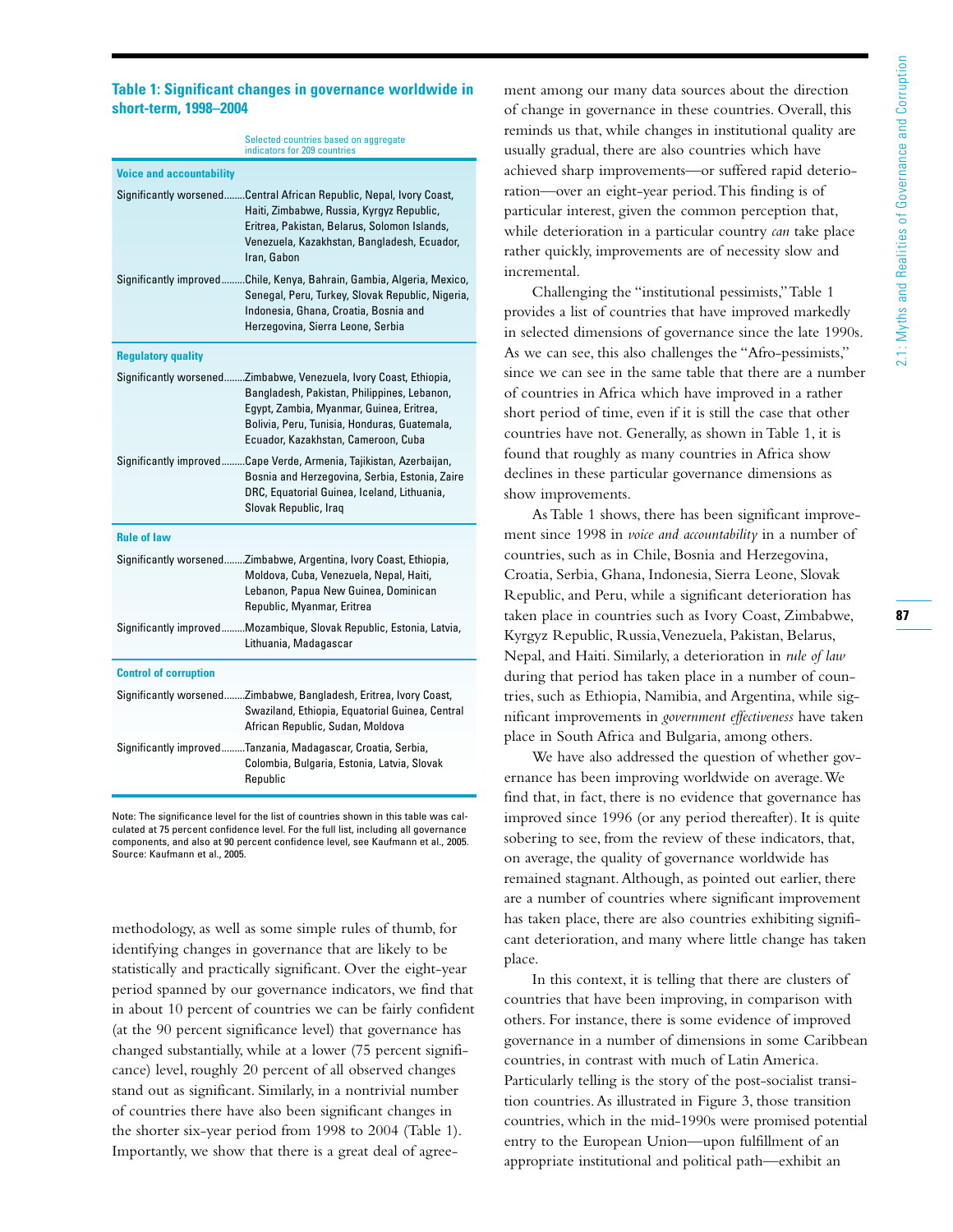



improved trend in governance (shown in the figure on the rule-of-law variable), while those post-socialist countries which were not offered such a window of opportunity, stagnated or worsened.

Thus, while it is true that institutions tend to change only gradually, and that in many countries there has been little improvement in the short term, we can also see that in some countries there has been a sharp improvement during a short period of time.This defies the view that while governance may deteriorate quickly, improvements are always slow and incremental.

#### **Myth #6: Fight corruption by fighting corruption.**

A fallacy promoted by some in the field of anti-corruption, and at times also by the international community, is that the best way to fight corruption is by fighting corruption—that is, by means of yet another anti-corruption campaign, the creation of more anti-corruption commissions and ethics agencies, and the incessant drafting of new laws, decrees, and codes of conduct. Moreover, in some settings, the disproportionate emphasis on prosecutions typically of a few corporations or individuals, and often of the political opposition—at the expense of a focus on prevention and incentives for integrity, has reduced the effectiveness of anticorruption efforts.An instinctive tendency to over-regulate, which may take place in the throes of a corruption scandal, is not infrequent, and can also be

counterproductive. Excessive regulations not only do not address the more fundamental causes of corruption, but often create further opportunities for bribery. Overall, these anti-corruption initiatives-by-fiat appear to have little impact, and often serve as politically expedient ways to react to the pressure to "do something" about corruption. Often, this results in neglect of more fundamental and systemic governance reforms.

# **Myth #7: The culprit in developing countries is the public sector, which is solely responsible for shaping the inadequate business environment.**

A common fallacy is to focus solely on the failings of the public sector.The reality is much more complex, since powerful private interests often exert undue influence in shaping public policy, institutions, and state legislation. In extreme cases, so-called oligarchs capture state institutions. These are issues we have reviewed in some detail in the chapters on governance in previous *Reports,* presenting evidence from previous Surveys on the extent of undue influence, as well as outright capture of state institutions by corporate potentates. Contrary to conventional wisdom, the public sector is not the sole shaper of the investment climate faced by domestic firms and foreign investors in a country, and, similarly, the private sector is not the passive recipient of the investment climate. In reality, there is a complex interplay between corporate and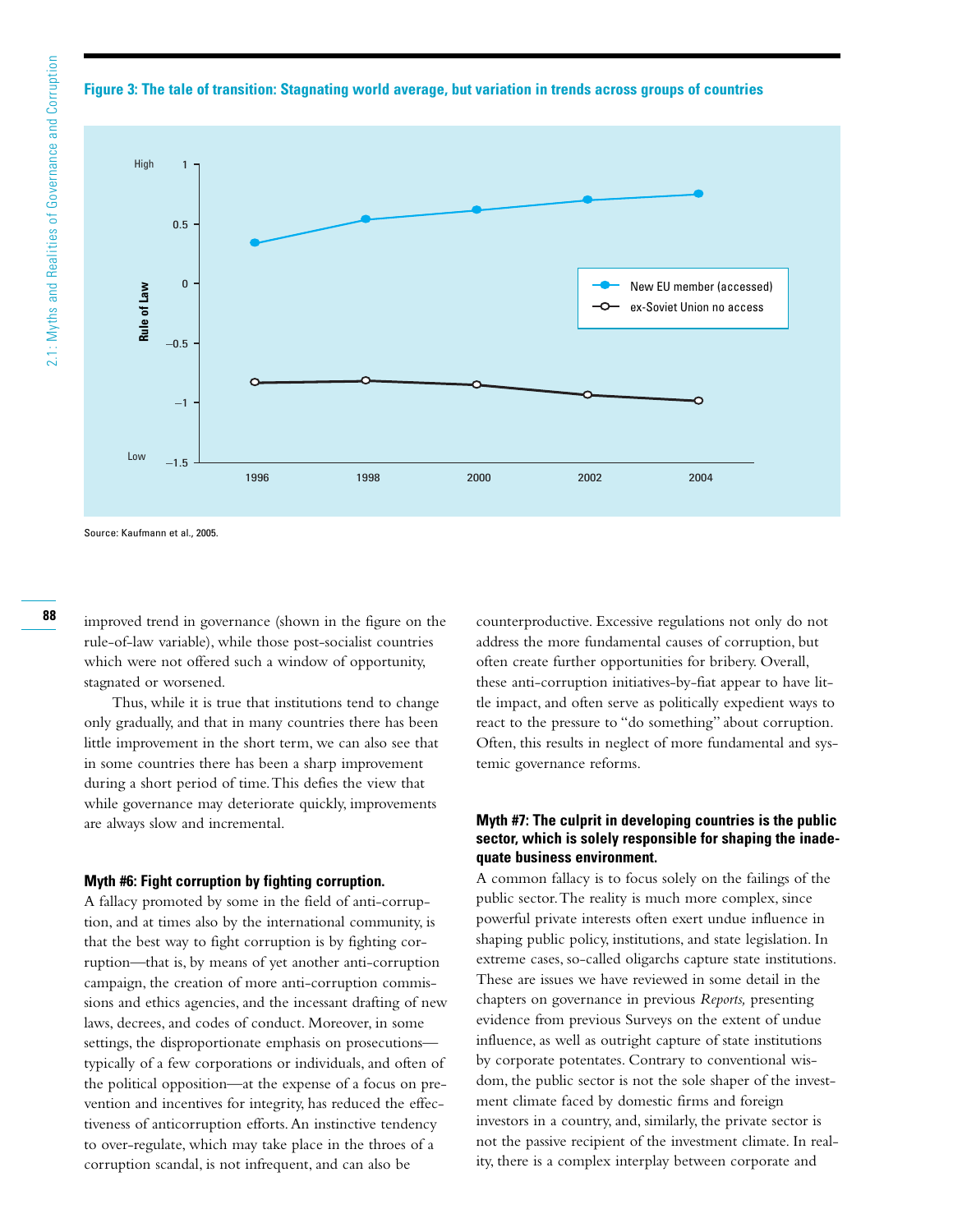public sector governance and policymaking, whereby powerful segments of the private sector also play a very important role in shaping key public policy, legislation, and regulations which constitute the rules of the game, and the business environment within which these corporations operate.<sup>14</sup>

Behind the conventional definition of corruption (as the abuse of public office for private gain) lies the image of a predatory state, seen as a huge outstretched hand, extorting firms for the benefit of politicians, high officials, and bureaucrats.The research carried out over the past six years argues for balancing the focus, to include the important role of private firms, since the evidence suggests that many firms collude with politicians for their mutual benefit. Even in strong states, such as in rich OECD countries, powerful conglomerates can have significant influence in shaping regulatory policy. Consequently, it is of paramount importance to revisit the traditional notions of the investment climate. More specifically, money in politics is at the heart of the interplay between the corporate and public sectors, in terms of policy and institutional outcomes, and within it, the role played by political finances in exerting undue influence.

The private-public sector governance challenge is not confined to the domestic players in a country. In spite of the fact that the OECD Anti Foreign Bribery Convention came into force over five years ago, many multinational corporations still bribe abroad, at times affecting public policy, and more generally undermining public governance in emerging economies. In the articles in previous *Reports* we codified in some detail the fact that there still appears to be considerable bribery by multinationals headquartered in OECD countries, but which operate outside of the OECD.While one ought not rule out that the OECD Convention may be effecting some progress—and there is an increase in the number of investigations in a few OECD countries—there appears to be little progress in most OECD signatory countries in actually bringing serious cases of bribery to court.

In fact, the data from the 2004 Survey illustrate the fact that domestic and multinational firms operating *within* the OECD may be behaving rather differently from those multinationals headquartered in the OECD and operating outside it.About 7 percent of firms were estimated to have bribed in public procurement contracts by multinationals headquartered in an OECD country and operating in another OECD country, which compares favorably with the estimate of about 10 percent of domestic firms bribing within their own OECD country. However, it does not compare well with the estimate exceeding 17 percent for multinationals that are also headquartered in an OECD country, but which operate outside of OECD.<sup>15</sup> We lack the same type of data from years past for precise comparison, and therefore it is not possible to indicate

whether a downward trend is evident.Yet the existence of a significant gap between practices of multinationals within the OECD and outside of it in terms of bribery points to the need for tougher monitoring and enforcement of the Convention across the OECD, and of considering more effective complementary measures.

The fact that the private sector also plays a key role in governance and corruption has rather different implications for action. In fact, having ignored the private-public governance nexus for very long, the international community has often erred in its emphasis on conventional public sector interventions as a key instrument to help countries improve governance. Simply put, traditional public-sector management interventions have not worked, because they have focused on technocratic organizational "fixes," often supported through technical assistance, the importation of hardware, organizational templates, and visits by "experts" from rich countries.

# **Myth #8: Countries can do little to improve governance, and IFIs and the donor community can do even less.**

Given the long list of interventions that have not worked, as well as the role often ascribed to historical and cultural factors in explaining governance, it is easy to fall into the pessimist camp.That would be a mistake. First, historical and cultural factors are far from deterministic—witness, for instance, the diverging governance paths of neighboring countries in the southern cone of Latin America, the Korean peninsula, the transition economies of Eastern Europe, and in southern Africa. Second, there are strategies that offer particular promise.The coupling of progress on improving voice and participation—freedom of expression and gender mainstreaming—with transparency reforms can be particularly effective, as seen in Figure 4.

Unfortunately, progress in these areas of political and institutional governance, such as freedom of the press, gender equality, and transparency, has been checkered in many countries in the world.This disappointing reality highlights the pitfalls of focusing only on formalistic political changes. For instance, over the past 20 years there has been a substantial increase in the number of electoral democracies across emerging economies, with dozens more countries joining the ranks of countries holding elections. However, improved formal polity has not always translated into improved freedoms for the press, increased citizen voice, or opportunities for women. For instance, out of the 121 countries which Freedom House classified as electoral democracies in 2002, 49 are in fact classified as *not* having a fully free press.<sup>16</sup>

The data for Africa are also telling.According to Freedom House, there has been significant progress in the area of political rights over the past two decades.Yet press freedoms, which it has been tracking since 1995, have not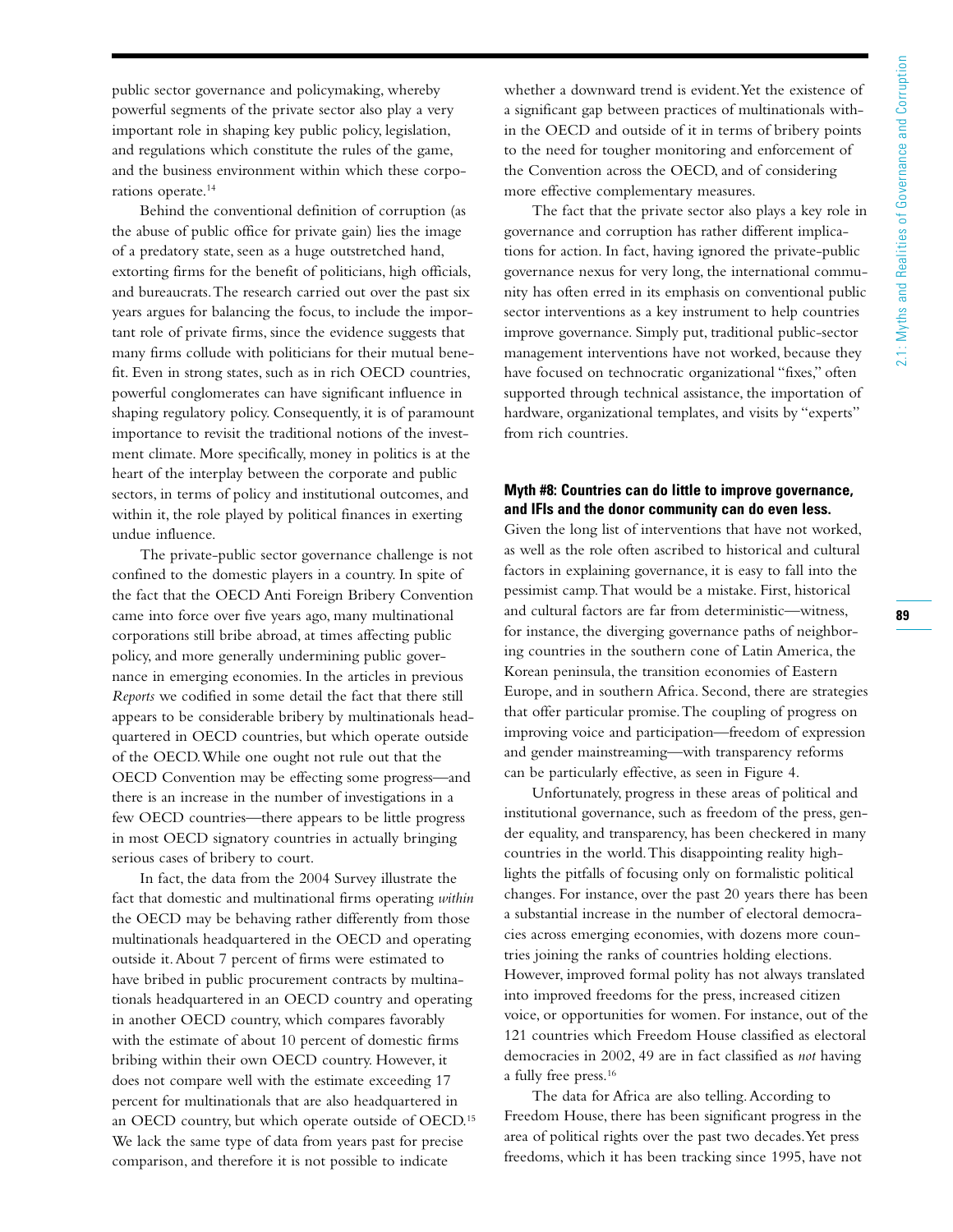#### **Figure 4: Gender equality, freedom of the press, and transparency are associated with corruption control**



Note: Satisfactory Freedom/Rights reflect higher ratings in press freedom, gender equality, and transparency.

Sources: for *control of corruption:* Kaufmann et al., 2005; for *press freedom:* Freedom House, 2005, online at: http://www.freedomhouse.org ; for *gender equality:* World<br>Bank, 2004; for *transparency:* Bellver and Kaufm

improved, as seen in Figure 5.There is evidence, in fact, that some deterioration may even have taken place in recent times in a number of countries in the continent, as suggested not only by the Freedom House evidence depicted here, but also by the responses by firms to the Survey questions. Over the past couple of years, an increasing number of respondents from the enterprise sector in Africa do report growing obstacles in terms of what media can report and print.<sup>17</sup>

In sum, while in many countries in the world there has been progress in selected political rights areas, this has not always been translated into enhanced media freedoms, gender equality, or political and institutional transparency. And this matters a great deal, because where there is progress in these areas, progress can also be expected in corruption control.There is nothing deterministic about corruption, yet difficult political and systemic institutional reforms are often needed.

Some argue that there is not much the IFIs can do about helping a country improve governance and controlling corruption, even if the country is not viewed as facing a historical or culturally deterministic fate to stay with poor governance for many generations to come. Some development experts are skeptical about the ability of IFIs and donors to help countries improve their governance, either because of a conviction that the "macro" matters more, a mistaken belief in historical determinism, or, the

more nuanced view, that because the interventions needed to improve governance are politically sensitive, they are very difficult for outsiders to encourage.

Indeed, there are areas that fall outside the mandate of IFIs, such as promotion of fair multiparty elections. But it may well be within the ability of IFIs and donors to do something about initiatives to encourage transparency, freedom of information and an independent media, participatory anti-corruption programs led by the country, and gender equality—all of which have been underemphasized so far in the fight against corruption.

# **The next stage of institutional reform: A strategy for transparency**

Partly because there is a higher comfort level with technocratic "fixes," traditional themes such as Public Sector Management (including civil service reforms, codes of conduct, etc.) continue to be given significant prominence in the aid community. By contrast, transparency has been an underemphasized pillar of institutional reforms.That there has been relatively little progress on the ground in this area is regrettable, in view of the influential conceptual contributions of a number of Nobel-laureates, who have developed a framework linking the citizen's right to know and access to information with development outcomes.<sup>18</sup> Even popular lore subscribes to the importance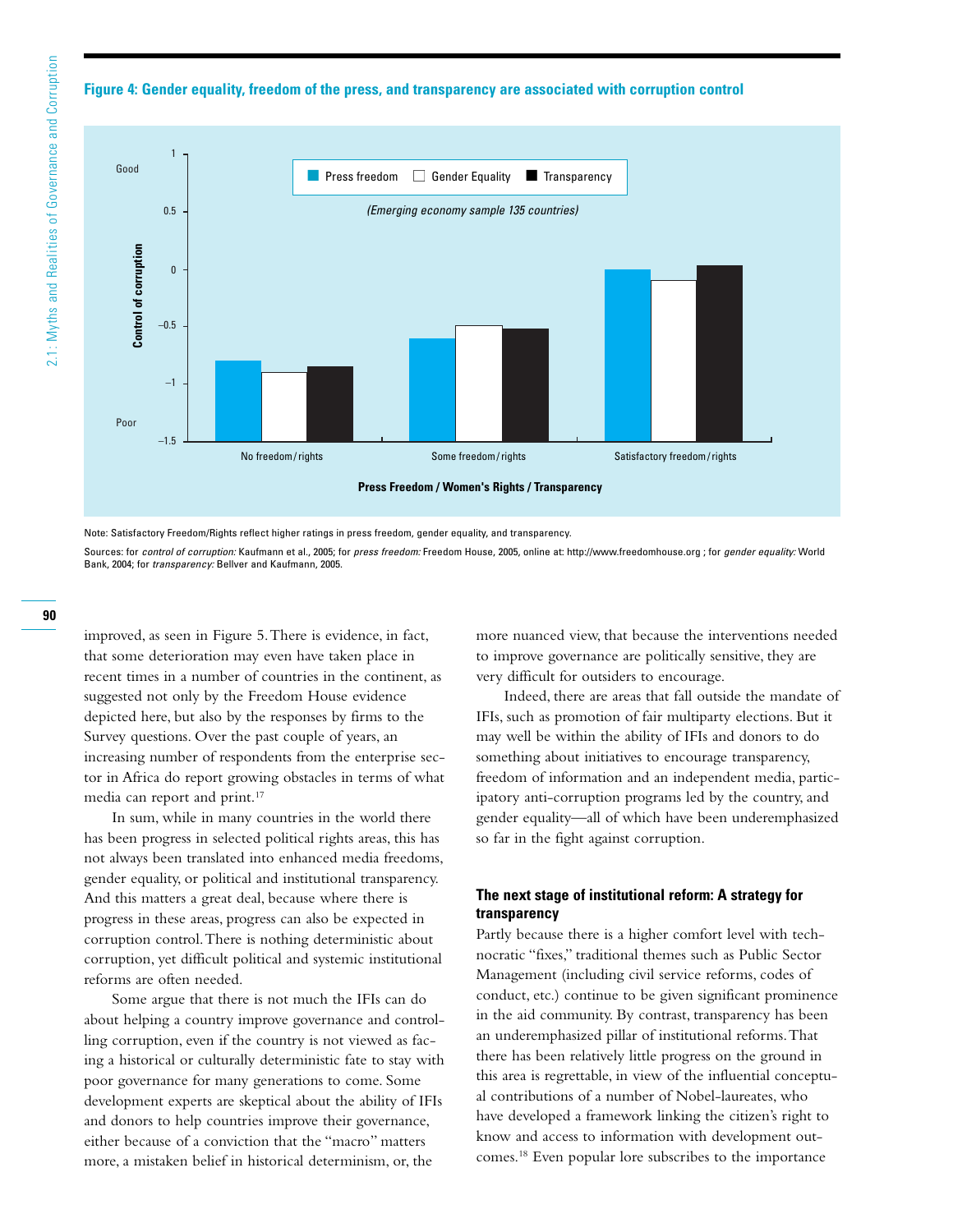



Note: Y-axis reports percentage of countries within the region with a free/partially free/not free rating, associated with scores in press freedom.

of transparency, as illustrated by the old adage "sunlight is the best disinfectant."

Yet not only does the implementation of transparency-related reforms remain checkered on the ground virtually everywhere, but, in contrast with other dimensions of governance, such as the rule of law, corruption, and regulatory burden, there is a large gap between the extent of the conceptual contributions and the progress on its measurement and empirical analysis.<sup>19</sup>

Thus, we are attempting to contribute to the empirical understanding of various dimensions of transparency by undertaking construction of a transparency index for 194 countries, based on over 20 independent sources (including the Survey). Country ratings and their margins of error are generated, for an aggregate transparency index with two subcomponents: economic/institutional transparency and political transparency.The results suggest enormous variation across countries in the extent of their transparency. In fact, a high level of transparency is not the exclusive domain of a particular region, or of rich countries, and there are transparency-related challenges in countries in each region, as illustrated in Figure 6.<sup>20</sup> We find that transparency is associated with better socioeconomic and human development indicators, as well as with higher competitiveness and lower corruption. In presenting concrete policy initiatives, we suggest that much progress can be achieved without inordinate resources. In

fact, transparency reforms are substantial net *savers* of public resources, and can obviate the necessity for excessive regulations or rules.And transparency reforms need not remain abstractions at the level of rhetoric any longer. Some concrete examples of concrete reforms, which some countries have taken selectively, and which many more could consider undertaking comprehensively, are listed in the accompanying box.

Of course, transparency reforms are not the only institutional reform priorities. IFIs and donors can complement these reforms by continuing to support traditional core competencies, helping with capacity-building, sharing knowledge, and focused reforms in key institutions in emerging economies, such as in the judiciary, customs, and tax and procurement. Further, at the municipal level, and in the context of decentralization, the donor community can also help to further institutional progress and anti-corruption in emerging economies.

These targeted reforms supporting highly vulnerable institutions would have, however, to be adapted to the specific country realities, and thus might vary considerably from country to country in their priority and in specific design. In some countries, the first priority identified might be to support procurement reforms, strengthening accountability institutions in parliament, and freedom of the press; in others, it may be reforms in the judiciary, women's rights, and the revamping of customs. In-depth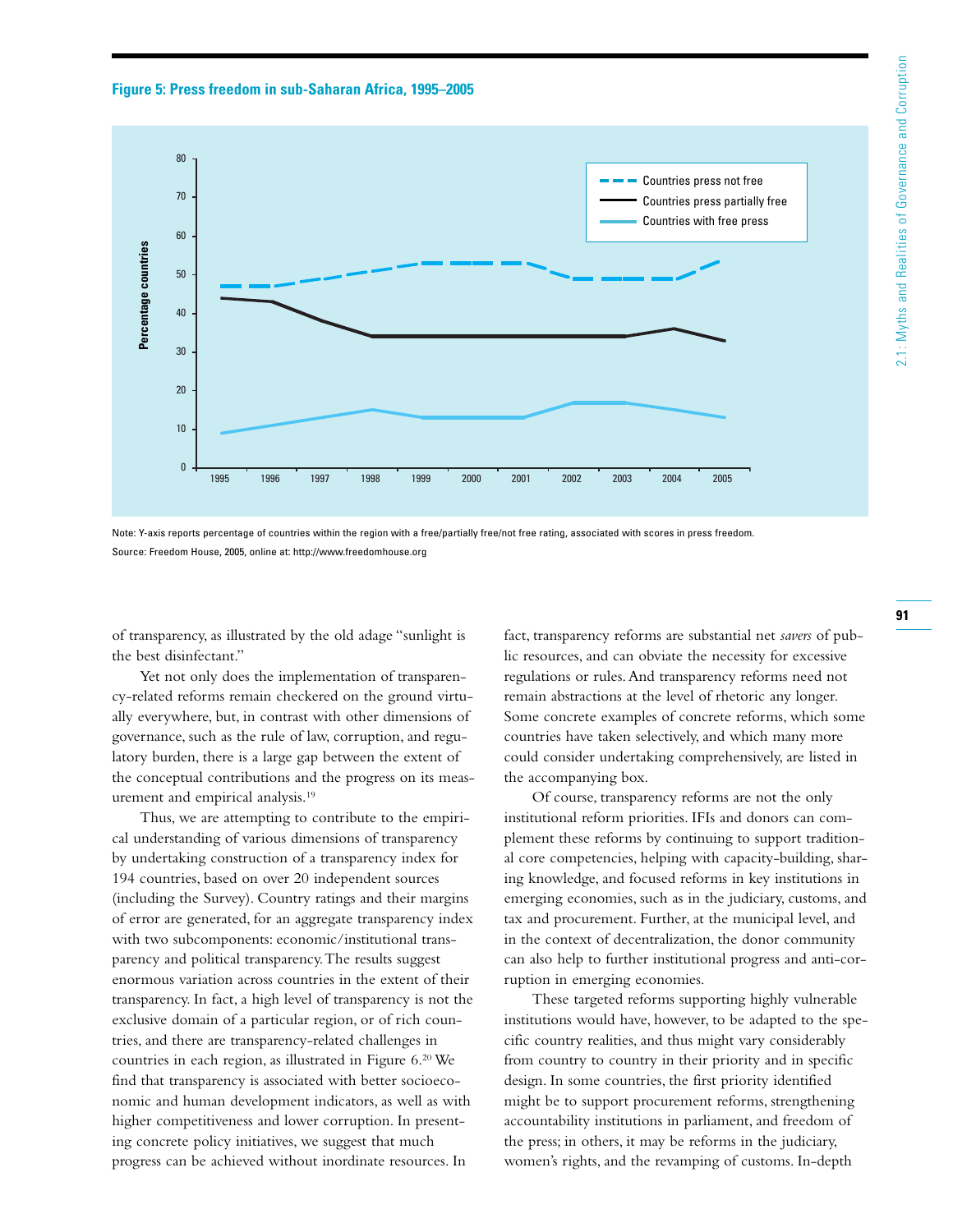#### **Figure 6: Transparenting transparency: Toward an index of overall country transparency, selected countries**



Note: Selected countries are presented for illustration, and due to margins of error, no precise ranking is warranted. Source: Bellver and Kaufmann, 2005.

2.1: Myths and Realities of Governance and Corruption

# **Box 1: Concrete Transparency Reforms**

Since research shows clearly that transparency helps improve governance and reduce corruption—essential ingredients for better development and faster economic growth—the international community and individual countries must pay closer attention to this issue. Within a concerted, practical, and comprehensive pro-transparency strategy, a basic checklist of concrete reforms, which countries may use for self-assessment, a report-card of sorts, might include the following items:

- public disclosure of assets and incomes of candidates running for public office, public officials, politicians, legislators, judges, and their dependents;
- public disclosure of political campaign contributions by individuals and firms, and of campaign expenditures;
- public disclosure of all parliamentary votes, draft legislation, and parliamentary debates;
- effective implementation of conflict of interest laws, separating business, politics, legislation, and public service, and adoption of a law governing lobbying; publicly blacklisting firms that have been shown to bribe in public procurement (as done by the World Bank); and a requirement to "publish-what-you-pay" by multinationals working in extractive industries;
- effective implementation of freedom of information laws, with easy access for all to government information;
- freedom of the media (including the Internet);
- fiscal and public financial transparency of central and local budgets, adoption of the IMF's Reports on Standards and Codes framework of fiscal transparency, detailed government reporting of payments from multinationals in extractive industries, and open meetings involving the country's citizens;
- disclosure of actual ownership structure and financial status of domestic banks;
- transparent (Web-based) competitive procurement;
- periodic implementation and publicizing of country governance, anti-corruption and public expenditure tracking surveys, such as those supported by the World Bank;
- Transparency programs at the city level, including budget disclosure and open meetings.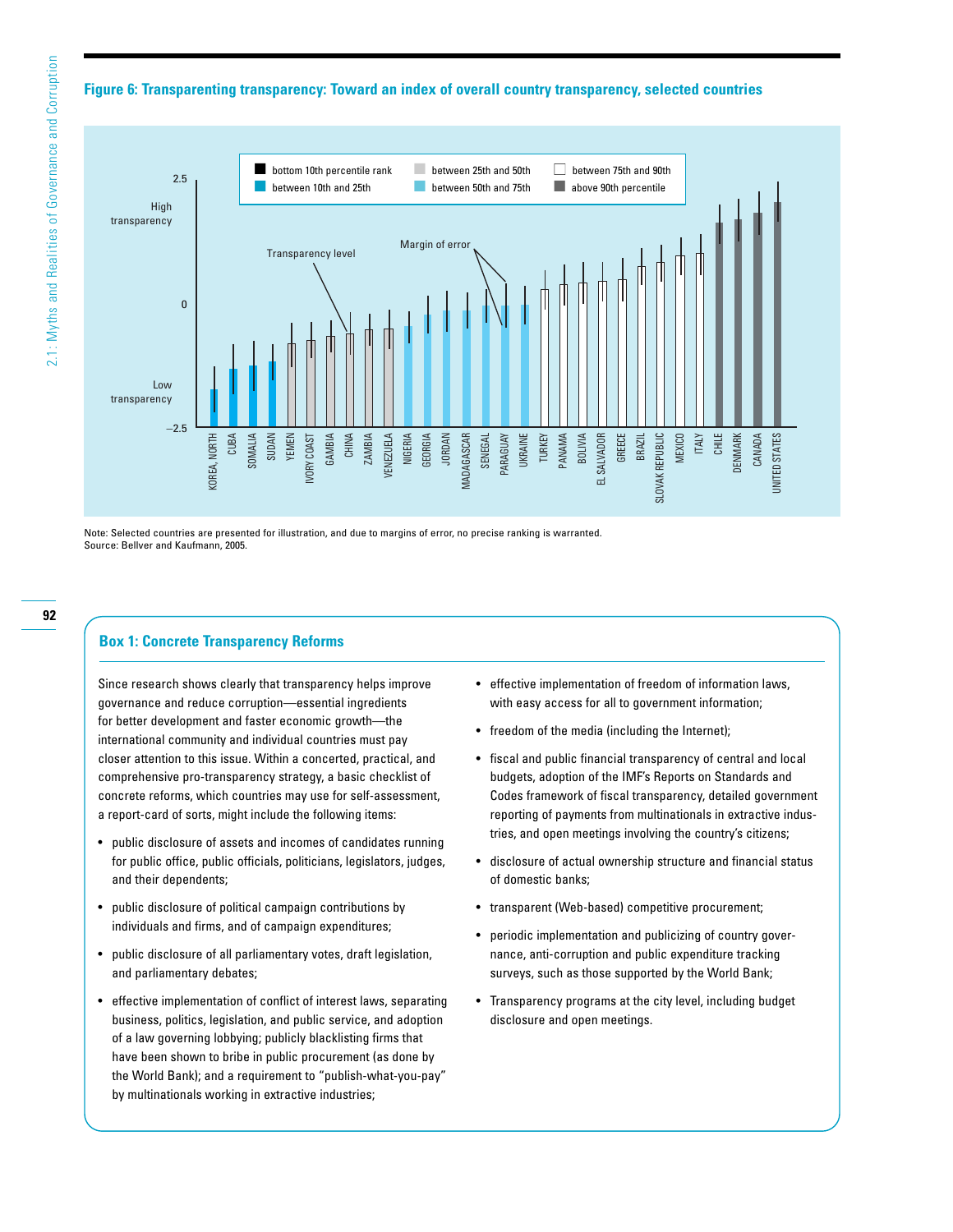governance diagnostics at the country level are thus required first,<sup>21</sup> working closely with experts and institutions within the country, which must, itself, take the lead in such reforms, allowing donors to play an important, but supportive, role.

#### **Conclusions: A global compact on governance?**

The challenge of governance and anti-corruption confronting the world today calls for something other than business-as-usual.A bolder approach is needed, and collective responsibility at the global level is called for.The myths discussed in this chapter highlight areas where the international community and individual countries may need to reconsider strategies and approaches. Improving governance and controlling corruption matter enormously for development, and countries can substantially improve, even in the short term, if the appropriate strategy and political resolve are present.

Whatever the strategy, it ought to benefit from the support of the international community, as well as the involvement of the private sector. Indeed, we emphasize that governance and corruption challenges are not the exclusive responsibility of the emerging economies (or poor world), nor are public institutions the only culprits. The rich world must not only deliver on its aid and trade liberalization promises, it must also lead by example. OECD countries, which are lagging behind, should ratify and effectively implement the 2003 UN Convention Against Corruption, and take concrete steps—as Switzerland is beginning to do—to repatriate assets looted and stashed abroad by corrupt officials.<sup>22</sup> It is also important that OECD countries address the daunting challenges of cross-border money laundering and arms trading.

Much more should be done to ensure that transnational corporations refrain from bribery abroad, and that they contribute to improved governance practices in host countries. Corporate initiatives promoting general principles against corruption, or voluntary codes of conduct, may raise awareness, and at times have a modest impact, but much tougher incentives and measures are called for, to encourage the private (including multinational) sector to refrain from engaging in bribery. Public disclosure and widespread dissemination of lists of offending firms could act as a serious deterrent.As for the IFIs and donors, there is a need to grapple with questions of selectivity and effectiveness in aid programs, rewarding countries which are making improvements in governance, and moving away from the notion that large scale financing to highly corrupt governments will benefit the poor.The notion that the donors can "ringfence" (or insulate) most projects from a generally corrupt environment ought to be abandoned.

It is clear that additional income flows alone will not improve governance. Indeed, we have learned that improved governance by a country *results* in higher incomes, not the other way around. Countries themselves must shoulder responsibility and take the lead in implementing often difficult political and institutional reforms.

#### **Notes**

- 1 The author is Director of Global Programs at the World Bank Institute. This chapter draws on collaborative research projects with Aart Kraay, Joel Hellman, Massimo Mastruzzi, and Ana Bellver, and has benefited from collaboration with Augusto Lopez-Claros and the Global Competitiveness team. I also thank Massimo Mastruzzi and Lorena Lenhart for their invaluable assistance. The views and errors expressed are the author's own. Neither those errors nor the data (which are subject to margins of error and do not imply precise country rankings) necessarily reflect the official views of the World Bank. An abridged version of some of the detailed material in this chapter is forthcoming in the fall issue of the IMF quarterly Finance and Development.
- 2 At the time of this writing, of the countries having already ratified the Convention only one is a rich OECD country, the remaining 28 being emerging economies, as is the next set of countries about to ratify. Well over 100 countries have signed the Convention, which requires ratification by 30 countries in order for it to come into force. Once the Convention is ratified—which is imminent—the central challenge will be its effective monitoring and implementation by the countries.
- 3 A precedent-setting concrete case is currently in the making, thanks to the imminent return by Switzerland to Nigeria of funds looted during the Abacha regime and stashed in Swiss banks.
- 4 Kaufmann, 2003 and 2004.
- 5 The updated set of aggregate governance indicators is available at: http://worldbank.org/wbi/governance The complete methodology, new findings, and data may be obtained in Kaufmann et al., 2005.
- 6 See Appendix for a methodological explanation of how these estimates were derived.
- 7 The estimates come from Alcala and Ciccone (2004), Acemoglu, Johnson and Robinson (2001), Kaufmann and Kraay (2002), and Rodrik, Subramanian and Trebbi (2004).
- 8 Caution in making precise comparisons across regional averages is warranted, since some regions are significantly underrepresented in the Survey. The Survey coverage has been steadily increasing over the years, and, with a current coverage of 117 countries in 2005, it is by far the broadest of any cross-country survey of firms. Yet it is typically those countries not covered in these surveys, such as some in the Middle East, Africa, and the CIS, which tend to rate lower in governance within their regions, compared with those surveyed.
- 9 Alonso-Terme et al., 1998.
- 10 Burnside and Dollar, 1999.
- 11 See Isham et al. (1997) and Dollar and Levin (2005).
- 12 See, for instance, the Report of the Commission on Weak States (2004), and Kaufmann (2004), each reporting on selected links between governance and security, areas which have typically been treated in isolation from each other. It is worth noting again the extent to which terrorism may often constitute the globalized result, in one country, of misgovernance in another.
- 13 See Kaufmann et al. (2005) for details.
- 14 Even the definitions and views as to what constitutes the investment climate tend to underestimate the importance of governance factors. Until very recently, the focus has been on a rather narrow and traditional set of factors comprising the investment climate, emphasizing economic, financial, and legal regulations by fiat, while divorced from the political dimensions of governance. A simple Web search illustrates the biases in how the investment climate is viewed and ana-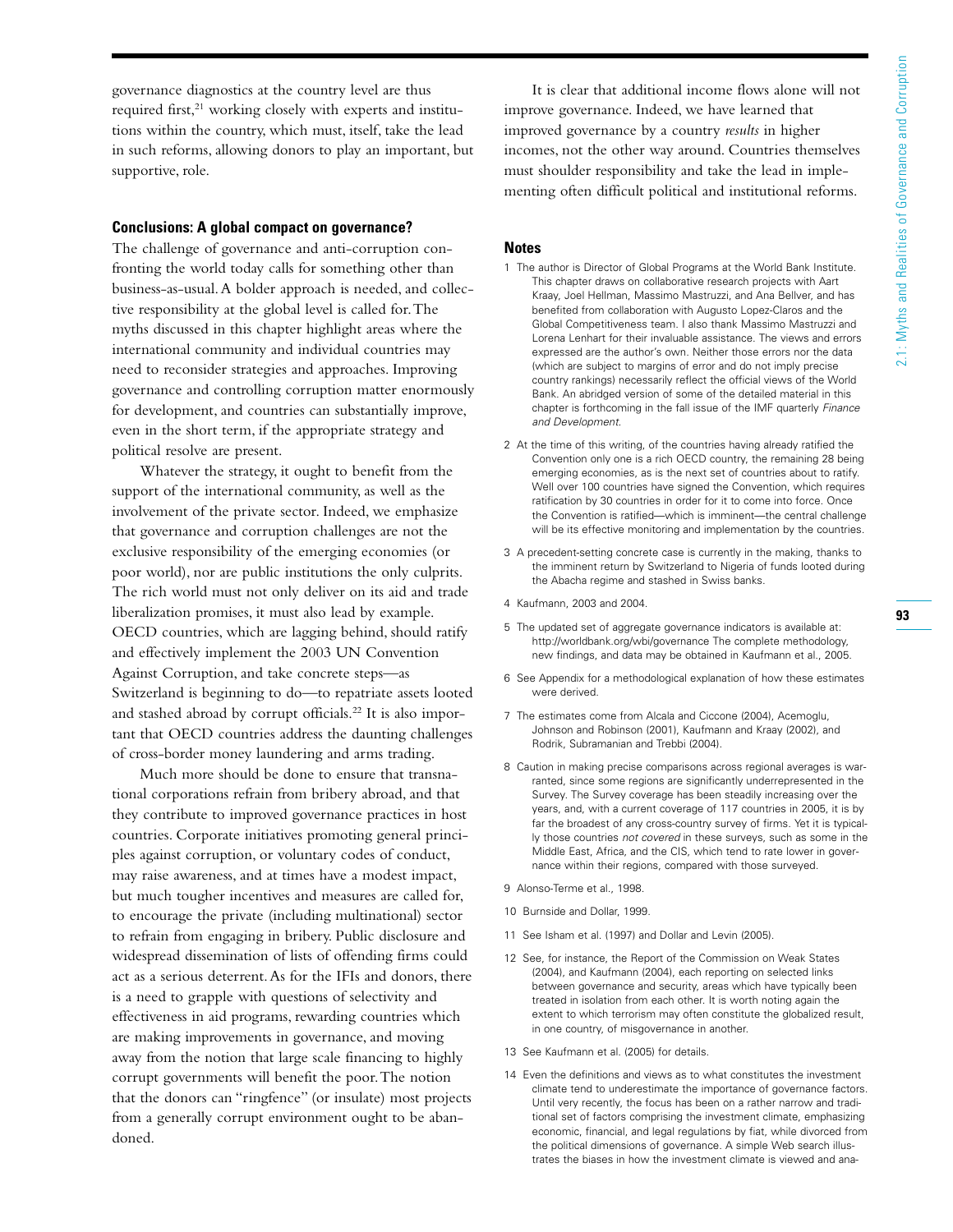lyzed: of the almost 10,000 articles on investment climate since 1996 that come up in a search for prominent papers in the Factiva search engine (online at http://www.factiva.com) over 50 percent address issues related to economics or policy, 30 percent address monetary or financial factors, almost 20 percent address issues related to law or legal matters; yet less than 10 percent bring up issues related to corruption or governance. This means that in the literature, the treatment of the concept of the investment climate itself is not in tune with what the enterprises themselves report in surveys of what matters the most for their operations.

- 15 These are conservative estimates, and based on the sample of countries covered by the Survey. In countries not covered by the Survey, the prevalence of such bribes may be even higher, since there is a direct correlation between the propensity of multinationals to bribe, on the one hand, and the overall extent of domestic corruption in the host investment country, on the other.
- 16 Freedom House, online at: http://www.freedomhouse.org
- 17 For instance, the Survey reports that, while 29 percent of the respondent firms in 17 countries in sub-Saharan Africa reported very serious constraints in what the media could publish in their countries, the percentage of highly dissatisfied respondents in the same set of countries rose to 41 percent.
- 18 See Stiglitz (1999) and Sen (1981).
- 19 Further, there has been a particular paucity of literature on transparency which breaks down or unbundles transparency into its specific components, such that it becomes usable as policy advice and intervention. Our ongoing research attempts to partly fill these empirical and policy-related gaps. In a recent paper, we have reviewed the existing literature, and present various definitions of transparency, with a view to providing an empirical framework of worldwide indicators on various dimensions of transparency. These initial empirical results are intended to help bring about concrete policy and institutional innovations related to transparency reforms. See Bellver and Kaufmann (2005).
- 20 There is even significant variation in transparency within countries, such as differences in performance between the economic/institutional and political dimensions of transparency, or, related to this, differences in the way institutions within a country operate as regards transparency.
- 21 For details of participatory in-depth governance diagnostics at the country level, in which the country takes the lead in designing action programs, see http://www.worldbank.org/wbi/governance/capacitybuild
- 22 It should be noted that there is more corruption in some of the richer OECD countries than in some emerging economies; thus the OECD must redouble its efforts among its own members.

#### **References**

- Acemoglu D., S. Johnson, and J. A. Robinson. 2001. "The Colonial Origins of Comparative Development: An Empirical Investigation." American Economic Review 91(5):1369–1401.
- Alcala, F. and A. Ciccone. 2004. " Trade and Productivity." Quarterly Journal of Economics 119(2):613–46.
- Alonso-Terme, R., H. Davoodi, and S. Gupta. 1998. "Does Corruption Affect Income Inequality and Poverty?" IMF Working Papers 98/76. Washington, DC.
- Bellver, A. and D. Kaufmann. 2005. "Transparenting Transparency: Initial Empirics and Policy Applications." World Bank Policy Research Working Paper. Washington, DC. Forthcoming.
- Burnside, C. and D. Dollar. 1999. "Aid, Policies, and Growth." Policy Research Working Paper Series 1777. Washington, DC: World Bank.
- Camdessus M. 1998. "Money Laundering: the Importance of International Countermeasures." Address by Michel Camdessus at the Plenary Meeting of the Financial Action Task Force on Money Laundering. Paris. 10 February.

Commission for Africa. 2005. Our Common Interest: Report of the

Commission for Africa. London.

- Center for Global Development. 2004. "On the Brink: Weak States and US National Security." Commission on Weak States and US National Security. Washington, DC.
- Dollar, D. and V. Levin. 2005. "Sowing and Reaping: Institutional Quality and Project Outcomes in Developing Countries." Policy Research Working Paper Series 3524. Washington, DC: World Bank.

Factiva. Online at: http://www.factiva.com

- Freedom House. 2005. "Freedom of the Press Indicators." Online at: http://www.freedomhouse.org
- Friedman E., S. Johnson, and D. Kaufmann. 2000. "Dodging the Grabbing Hand: The Determinants of Unofficial Activity in 69 Countries." Journal of Public Economics 76(3):459–493.
- Heston, A., R. Summers, and B. Aten. 2002. Penn World Table Version 6.1. Philadelphia: Center for International Comparisons at the University of Pennsylvania (CICUP).
- Isham, J., D. Kaufmann, and L. Pritchett. 1997. "Civil Liberties, Democracy, and the Performance of Government Projects." World Bank Economic Review 11(2):219–2.
- Kaufmann, D. 2002. "Governance Crossroads." The Global Competitiveness Report 2002–2003. World Economic Forum. New York: Oxford University Press
- -. 2003. "Governance Redux: The Empirical Challenge." The Global Competitiveness Report 2003–2004. New York: Oxford University Press.
- -. 2004. "Corruption, Governance and Security: Challenges for the Rich Countries and the World." The Global Competitiveness Report 2004–2005. World Economic Forum. New York: Oxford University Press.
- Kaufmann, D., and A. Kraay. 2002. "Growth Without Governance." Economia 3(1):169–215.
- Kaufmann, D. and M. Mastruzzi. 2005. "Corruption: A Trillion Dollar 'Industry'?" World Bank. Washington, DC. Forthcoming.
- Kaufmann, D, A. Kraay and M. Mastruzzi. 2005. "Governance Matters IV: Governance Indicators for 1996–2004." World Bank Policy Research Working Paper 3630. Washington, DC.
- Levin, M. and G. Satarov. 2000. "Corruption and Institutions in Russia." European Journal of Political Economy 16:113–32.
- Organisation for Economic Co-operation and Development. 1998. "The Size of Government Procurement Markets." OECD Journal on Budgeting 1(4).
- Rodrik, D., A. Subramanian, and F. Trebbi. 2004. "Institutions Rule: The Primacy of Institutions over Geography and Integration in Economic Development." Journal of Economic Growth 9(2):131–165.
- Satarov G. and M. Levin. 2005. "Corruption in Russia: Dynamics and Perspectives." Moscow: INDEM.
- Schneider, F. and D. Enste. 2002. "Shadow Economies Around the World: Size, Causes and Consequences." IMF WP/00/26.
- Sen, A. 1981. Poverty and Famines: An Essay on Entitlement and Deprivation. Oxford: Oxford University Press.
- Stiglitz, J. E. 1999. "On Liberty, the Right to Know, and Public Disclosure: The Role of Transparency in Public Life." Oxford Amnesty Lecture.
- United States Central Agency. 2001. The World Factbook. Online at: http://www.cia.gov/cia/publications/factbook
- United States Census Bureau. 2002. Economic Census, Table 1. Advance Summary Statistics for the United States. Washington, DC. Online at: http://www.census.gov/econ/census02/advance/TABLE1.HTM
- Walker, J. 1999. "Measuring the Extent of International Crime and Money Laundering." Paper prepared for KriminalExpo Conference. Budapest. June.
- World Bank. 1997. Governance Databank. Online at: http://www.worldbank.org/wbi/governance/govdata/unofficial\_data.xls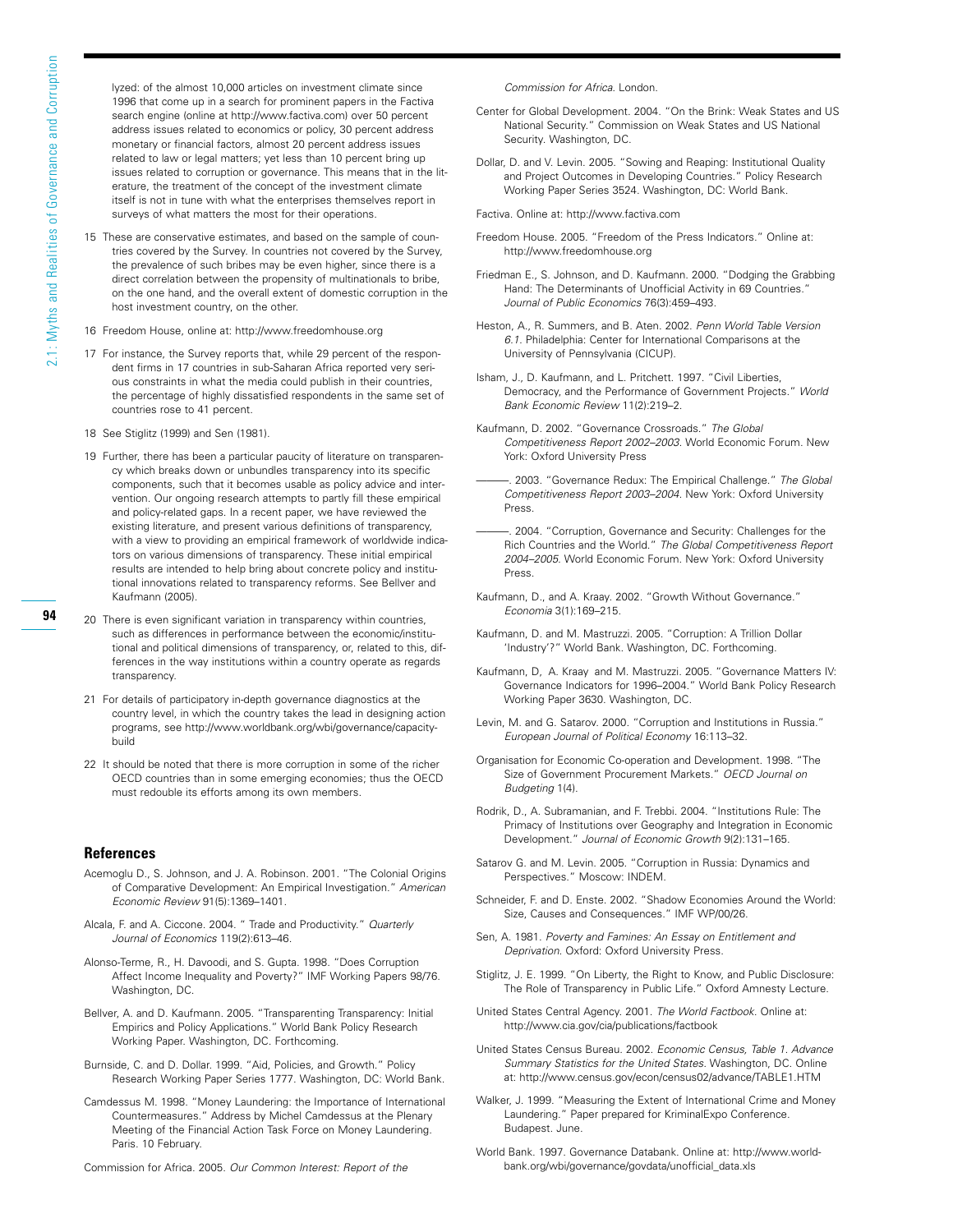-. 2004. Country Policy and Institutional Assessments. Washington, DC.

- 2000. World Business Environment Survey. Washington, DC. Online at: http://www.worldbank.org/privatesector/ic/ic\_ica\_resources.htm
- -. 2000-2003. Various diagnostics surveys for various countries. Online at: http://www.worldbank.org/wbi/governance/capacitybuild
- World Bank Institute. 2002. "The Right to Tell: The Role of Mass Media in Economic Development." World Bank. Washington, DC.
- -. Various years. Governance Databank. Online at: http://www.worldbank.org/wbi/governance/data.html

. 2003. Governance Survey. Online at: http://www.wbigf.org/hague/hague\_survey.php3

- World Economic Forum. 2003. The Global Competitiveness Report 2003–2004. New York: Oxford University Press.
- -. 2004. The Global Competitiveness Report 2004-2005. Hampshire: Palgrave Macmillan.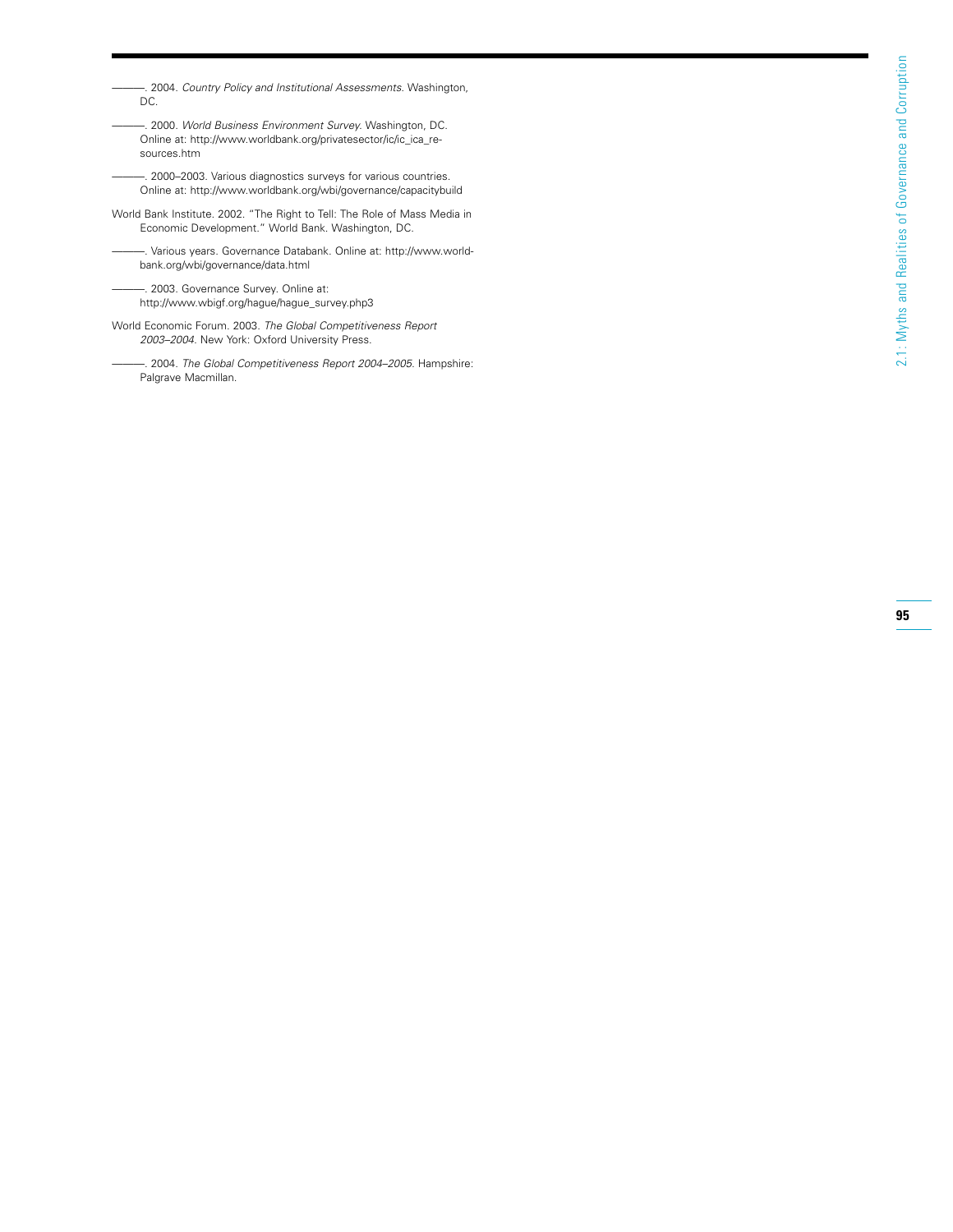#### **Appendix: The US\$1 trillion estimate of worldwide bribery: Synthesis of the approach**<sup>1</sup>

We present here, in brief, the method used to arrive at a rough estimate of the annual amount of worldwide bribery. Calculations are made under various scenarios and assumptions, which provide our range of estimates. A likely estimate derived from these calculations is roughly US\$1 trillion, although the confidence range may be relatively wide, as will be suggested in the following. Nonetheless, even under very conservative assumptions, the estimate is highly unlikely to be less than about US\$600 billion, while at the other extreme of the likely range of values it may well exceed an annual amount of US\$1.5 billion.

Additionally, we reviewed the available literature and explored alternative estimation procedures, as a sort of external validation of this estimation exercise, simply by comparing the rough estimates derived from our method with independent proxies drawn from other sources or studies. Following is a description of the approach.

The strategy for estimating the annual amount of bribes is based on available data from surveys, in which firms and households report on average annual bribery payments as a share of sales (for enterprises), or incomes (households). Based on these, we made extrapolations for countries not covered in these surveys, and then also assumed that the overall population exhibits similar patterns to those of the sampled population.

We utilized various enterprise and household surveys for this estimation, including two different enterprise surveys: the World Bank Enterprise Survey (WBES) carried out in the year 2000 in 81 countries, and drawing on 10,033 responses from firms (WBES 2000), and on the Global Competitiveness Survey in 104 countries, drawing on 8,729 responses (Survey 2004).We also used the results from household surveys carried out by the World Bank in the context of 16 different Governance and Corruption Diagnostic Surveys. From these we extrapolate and compute estimates of bribery worldwide. Given the gaps, measurement errors and difficulty of data collection in the area of corruption, mentioned earlier, calculations were made under multiple scenarios, utilizing different assumptions, ranging from least to most conservative. Indeed, the main objective of this exercise was to arrive at a preliminary *likely* range of estimates, rather than a precise point estimate, which would be misleading.

Bribery paid by the household sector was computed by first obtaining the estimated share of bribes in total incomes from the diagnostic surveys, carried out

between 1999 and 2003 in 16 countries.We mapped these available estimates of household bribery against the *control of corruption* indicator available worldwide from our aggregate Governance Indicators database (which is denominated in an ordinal scale), and regressed the reported bribe share from the household responses (dependent variable) against the control of corruption variable.The resulting coefficient from the regression and the actual values of the control of corruption variable was then used to have an estimate of the household bribe share for the countries, which did not have a direct measure from a country diagnostic report.This then gave an estimate of household bribery share in personal incomes for all countries. Each country estimate was multiplied by its GDP and then factored by 0.7, the estimate of the ratio of personal consumption to GDP.<sup>2</sup>

Estimates from corporate bribery were computed on the basis of two different surveys, utilized for alternative estimation scenarios, namely the WBES 2000 and the Survey 2004, respectively. In each scenario, we extrapolated worldwide bribe shares on the basis of quantitative responses of firms to the questions on the extent of administrative bribe share (in sales), as well as the bribe fees paid to secure public procurement contracts (as a share of the contract). Sensitivity analysis with multiple scenarios, under different assumptions, was done (including very conservative assumptions), in order to derive a broad-based range of likely bribery estimates.

In the case of WBES, worldwide administrative bribery was computed as the product of the worldweighted bribe share average and overall GDP (net of procurement), factored by 0.7, the assumed contribution of business to overall GDP.The bribe share average, in turn, was drawn from WBES 2000 findings, weighted by GDP per capita levels and converted using either midpoints (base scenario) or initial points (conservative case).

In the case of the alternative scenario based on the Survey, administrative bribery was computed as the product of the world-weighted bribe share average and overall GDP (net of procurement), factored by 0.7, i.e. contribution of business to overall GDP.The worldwide bribe and procurement shares, in turn, were drawn from Survey 2004 findings, weighted by GDP per capita levels.

The multiple scenarios, under many different assumptions, yielded multiple results and a range of estimates. Overall, 138 different scenarios were run, including 48 scenarios based on the WBES, and 90 scenarios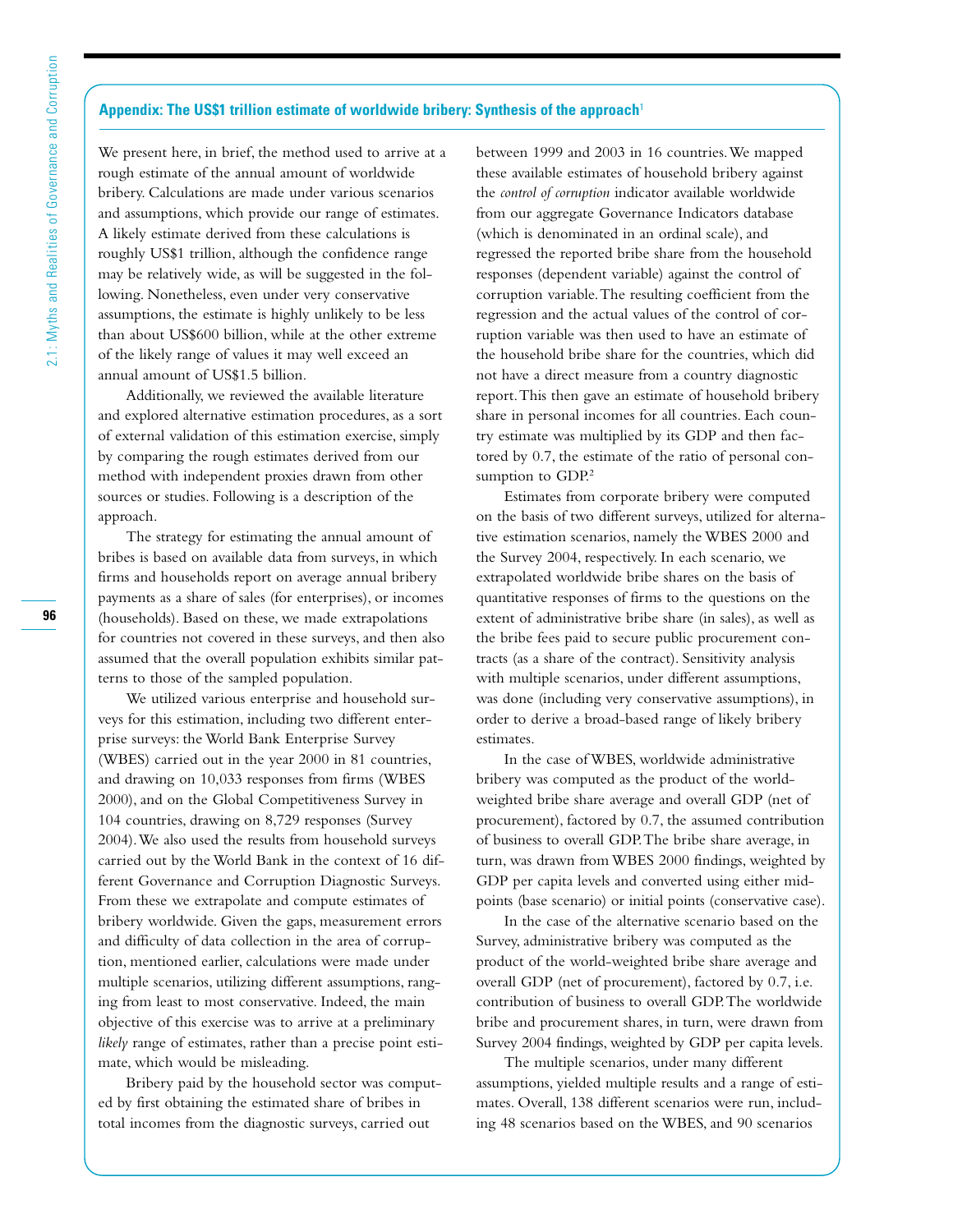# **Appendix: The US\$1 trillion estimate of worldwide bribery: Synthesis of the approach<sup>1</sup> (cont'd.)**

based on the Survey, and within each, under many different scenarios and assumptions about different degrees of "conservatism" in the data analysis. For instance, under many scenarios, instead of deriving the bribe share estimate from a firm by computing the midpoint in the survey questionnaire range questions, the initial point of each range, given as the option in the question was used.

Utilizing the 48 estimations derived by adding household bribery estimates to those for corporate bribery, based on the survey of firms from the WBES, we obtained an average bribery estimate of US\$1.25 trillion (with a median value of US\$1.18 trillion). If, instead of the WBES, we use the Survey figures for the estimates for bribery by the corporate sector, we get a lower estimate for average bribery of about US\$830 billion (median at US\$820 billion).

From the 138 scenarios used, if one were to leave out the extreme "tails" (5 percent in each tail), the range of (reasonable) estimates would range from \$604 billion to \$1.76 trillion. In summary, based on this exercise, a reasonable *range* of estimates for annual bribery would appear to be between US\$0.6 and well over US\$1.5 trillion a year, with a reasonable *midpoint* being close to US\$1 trillion. It should be noted that this rough estimate of around US\$1 trillion did not include the extent of corrupt leakages from public budgets or theft of public assets—or other forms of corruption, such as nepotism since the focus was on estimating bribery transactions.

# **External checks and validation**

In order to obtain a reality check on these rough estimates, we searched the literature for existing estimates in related areas.There were no existing estimates of bribery worldwide, hence the search was broadened to estimates of related areas such as the unofficial economy, money laundering, and the like. For other proxies for corruption, or related to it, we did a literature and data review search, and provide calculations for the unofficial economy and money laundering, as well as other bribery estimates. For the size of the unofficial economy, we rely on studies by Schneider and Enste (2002) and Friedman et al. (2000). For money laundering, we use an IMF study (Camdessus, 1998), as well as a paper by John Walker (1999).And finally, for other bribery estimates, however unreliable, we look at the results of an online survey, and report on a recent survey of corruption in Russia.

# **Unofficial economy estimates ranging between US\$3.4 to US\$5.1 trillion worldwide**

The first, and lower, estimate of the unofficial economy, based on the data in Friedman et al. and part of the World Bank governance databank<sup>3</sup> was computed as the sum of the products of individual unofficial country economy figures in 1997, and the associated GDP in 2002 (assuming no change in estimated shares in the last five years), adjusted by a factor of 1.19, on the assumption of a similar trend in unofficial economy shares in the countries missing from the database.A higher estimate was drawn from Schneider and Enste (2002), who provide estimates of the shadow economy in 76 developing and developed economies.Their findings highlight a large shadow economy. For 21 OECD economies they estimated the size of the underground economy as having moved from US\$2 trillion (12.7 percent of GDP) in 1989, to US\$3.4 trillion (16.7 percent of GDP) in 2001. It should be noted, however, that many unofficial economy transactions are not necessarily corrupt, and, conversely, many bribes and corrupt transactions do not necessarily take place in the unofficial economy.

# **Worldwide money laundering estimates: US\$600 billion to US\$2,800 billion**

In a 1998 IMF study, it was estimated that the aggregate size of money laundering in the world could be somewhere between 2 and 5 percent of the world's gross domestic product, or between US\$600 billion and US\$1.5 trillion. In an unrelated study, conducted by John Walker (1999), the author provides an alternative estimate of money laundering of US\$2.8 trillion. He does so by first estimating the numbers of crimes recorded by police in each country in each of eleven crime types, using data from United Nations Centre for International Crime Prevention database of recorded crime statistics, the UN Survey on Crime Trends, and the Operations of Criminal Justice Systems.The author then uses this model to estimate the total amount of money that is laundered within a country, or to a foreign country (per recorded crime). Such estimates are extrapolated for each country keeping accounts of corruption and income levels.

## **Other bribery estimates: US\$1 trillion and higher**

Further, and separately, a "Worldwide Bribe-Fee Commission in Tainted Procurement" was drawn from